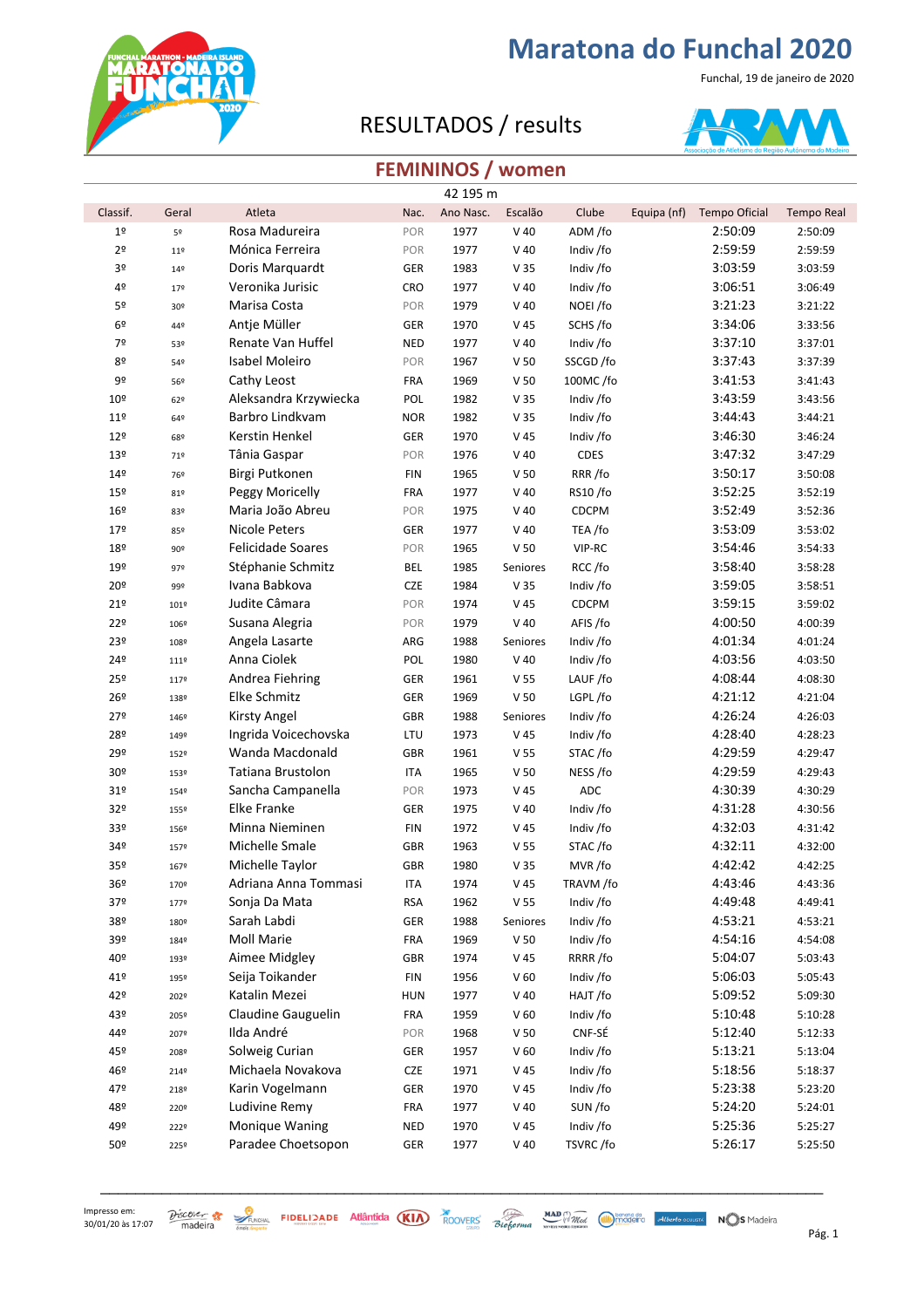

Funchal, 19 de janeiro de 2020

### RESULTADOS / results



### **FEMININOS / women**

|          |       |                             |            | 42 195 m  |                 |           |             |                      |                          |
|----------|-------|-----------------------------|------------|-----------|-----------------|-----------|-------------|----------------------|--------------------------|
| Classif. | Geral | Atleta                      | Nac.       | Ano Nasc. | Escalão         | Clube     | Equipa (nf) | <b>Tempo Oficial</b> | Tempo Real               |
| 51º      | 2269  | <b>Heather Whiteley</b>     | GBR        | 1978      | $V$ 40          | Indiv /fo |             | 5:26:25              | 5:25:59                  |
| 52º      | 230º  | Donna Richards              | <b>GBR</b> | 1966      | V <sub>50</sub> | SLH/fo    |             | 5:39:01              | 5:38:37                  |
| 53º      | 232º  | Tarja Pihlajaniemi          | <b>FIN</b> | 1958      | V <sub>60</sub> | 100MC/fo  |             | 5:40:14              | 5:40:04                  |
| 54º      | 233º  | <b>Sharon Masling-Jones</b> | <b>GBR</b> | 1984      | V <sub>35</sub> | Indiv /fo |             | 5:41:38              | 5:41:31                  |
| 55º      | 236º  | <b>Guery Blandine</b>       | <b>FRA</b> | 1964      | V <sub>55</sub> | Indiv /fo |             | 5:45:52              | 5:45:45                  |
| 56º      | 238º  | Sima Fern                   | GER        | 1954      | V <sub>65</sub> | Indiv /fo |             | 5:46:02              | 5:45:35                  |
| 57º      | 239º  | Nadia Brivio                | <b>ITA</b> | 1975      | $V$ 40          | TRAVM /fo |             | 5:46:26              | 5:46:21                  |
| 58º      | 241º  | Gabriele Herzig             | <b>GER</b> | 1964      | V <sub>55</sub> | Indiv /fo |             | 5:49:56              | 5:49:35                  |
| 59º      | 2429  | Leili Teeväli               | <b>EST</b> | 1946      | V <sub>70</sub> | SKP/fo    |             | 6:04:14              | 6:04:08                  |
| 60º      | 243º  | Christine Hobson            | <b>GBR</b> | 1953      | V <sub>65</sub> | Indiv /fo |             | 6:07:27              | 6:07:04                  |
| 9999º    | 249º  | Aukje Van Egteren           | <b>NED</b> | 1971      | V 45            | ARGO /fo  |             | <b>DNF</b>           |                          |
| 9999º    | 250º  | Júlia Conceição             | POR        | 1968      | V <sub>50</sub> | FCPF/fo   |             | <b>DNF</b>           | $\overline{\phantom{a}}$ |
| 9999º    | 253º  | Kat Baldwyn                 | GBR        | 1985      | Seniores        | Indiv /fo |             | <b>DNF</b>           |                          |



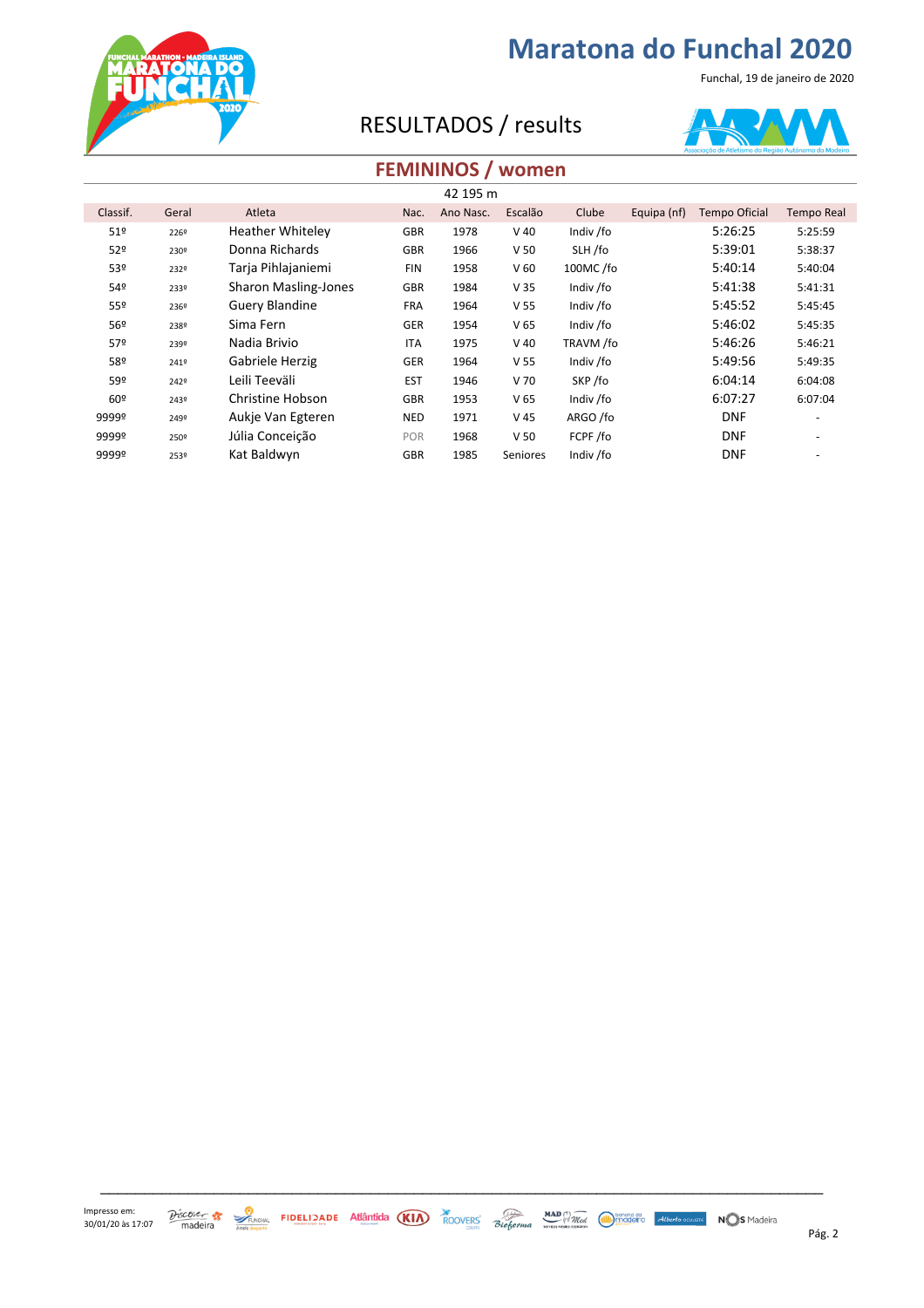

Funchal, 19 de janeiro de 2020

### RESULTADOS / results



### **MASCULINOS / men**

|                 |                 |                         |            | 42 195 m  |                 |             |             |               |                   |
|-----------------|-----------------|-------------------------|------------|-----------|-----------------|-------------|-------------|---------------|-------------------|
| Classif.        | Geral           | Atleta                  | Nac.       | Ano Nasc. | Escalão         | Clube       | Equipa (nf) | Tempo Oficial | <b>Tempo Real</b> |
| 1 <sup>°</sup>  | 1 <sup>9</sup>  | <b>Bruno Moniz</b>      | POR        | 1991      | Seniores        | ADRAP       |             | 2:29:54       | 2:29:54           |
| 2 <sup>o</sup>  | 2 <sup>o</sup>  | Rogerio Bessa           | POR        | 1985      | Seniores        | JOBRA /fo   |             | 2:34:57       | 2:34:57           |
| 3º              | 3 <sup>o</sup>  | David Perlich           | GER        | 1991      | Seniores        | Indiv /fo   |             | 2:44:25       | 2:44:25           |
| 4º              | 4º              | Mark Macedo             | POR        | 1981      | V 35            | FCPF/fo     |             | 2:47:09       | 2:47:09           |
| 5º              | 6 <sup>°</sup>  | Élvio Sousa             | POR        | 1983      | V 35            | ADRAP       |             | 2:53:36       | 2:53:36           |
| 6º              | 72              | Luís Barradas           | POR        | 1981      | V 35            | CDES        |             | 2:54:18       | 2:54:17           |
| 7º              | 8º              | Manuel Jesus            | POR        | 1978      | $V$ 40          | CDI-M       |             | 2:56:42       | 2:56:41           |
| 82              | 92              | Marius Nakkeid          | <b>NOR</b> | 1976      | $V$ 40          | ROMU /fo    |             | 2:59:01       | 2:58:58           |
| 9º              | 10 <sup>°</sup> | Luca Rocco              | <b>ITA</b> | 1965      | V <sub>50</sub> | TRAVM /fo   |             | 2:59:02       | 2:59:02           |
| 10 <sup>°</sup> | 12 <sup>°</sup> | Jorge Policarpo         | POR        | 1965      | V <sub>50</sub> | VIP-RC      |             | 3:01:22       | 3:01:22           |
| 11 <sup>°</sup> | 13º             | José Ferreira           | POR        | 1974      | V 45            | CCS/fo      |             | 3:02:45       | 3:02:45           |
| 12 <sup>°</sup> | 15º             | Nuno Castanha           | POR        | 1976      | $V$ 40          | CDES        |             | 3:05:04       | 3:05:03           |
| 13º             | $16^{\circ}$    | David Smithers          | <b>GBR</b> | 1972      | V 45            | YKH /fo     |             | 3:05:26       | 3:05:22           |
| 149             | 18º             | Julien Cazorla          | <b>FRA</b> | 1978      | $V$ 40          | Indiv /fo   |             | 3:07:59       | 3:07:55           |
| 15º             | 192             | Jorge Fontes            | POR        | 1961      | V <sub>55</sub> | BAC/fo      |             | 3:09:54       | 3:09:51           |
| 16º             | 20º             | Julian Brown            | <b>GBR</b> | 1965      | V <sub>50</sub> | MACH /fo    |             | 3:11:08       | 3:11:04           |
| 17º             | 21º             | Joerg Peters            | GER        | 1978      | $V$ 40          | TEA/fo      |             | 3:11:41       | 3:11:33           |
| 18º             | 22º             | <b>Manuel Bessa</b>     | POR        | 1978      | $V$ 40          | FCPF/fo     |             | 3:13:13       | 3:13:13           |
| 19º             | 23º             | George Sedlak           | <b>GBR</b> | 1988      | Seniores        | Indiv /fo   |             | 3:14:01       | 3:13:54           |
| 20º             | 24º             | Mark Bebbington         | <b>GBR</b> | 1982      | V 35            | Indiv /fo   |             | 3:14:29       | 3:14:27           |
| 21º             | 25º             | João Theoto Junior      | <b>BRA</b> | 1959      | V <sub>60</sub> | Indiv /fo   |             | 3:14:44       | 3:14:39           |
| 22º             | 26º             | René Schumann           | GER        | 1980      | V <sub>35</sub> | LFVO /fo    |             | 3:15:16       | 3:15:15           |
| 23º             | 279             | <b>Dzintars Petrovs</b> | LAT        | 1973      | V 45            | MARK/fo     |             | 3:15:44       | 3:15:44           |
| 24º             | 28º             | <b>Hilario Mendes</b>   | POR        | 1984      | V 35            | nf          | Indiv       | 3:19:58       | 3:19:54           |
| 25º             | 29º             | Hélder Gouveia          | POR        | 1977      | $V$ 40          | CDI-M       |             | 3:21:13       | 3:21:12           |
| 26º             | 31º             | José Ferreira           | POR        | 1973      | V <sub>45</sub> | JOBRA /fo   |             | 3:22:06       | 3:22:06           |
| 27º             | 32º             | Raúl Alves              | POR        | 1988      | Seniores        | ADRAP       |             | 3:23:56       | 3:23:48           |
| 28º             | 33º             | Mark Pereira            | <b>GBR</b> | 1982      | V 35            | BJOG /fo    |             | 3:25:14       | 3:24:59           |
| 29º             | 34º             | David Faustino          | POR        | 1965      | V <sub>50</sub> | SSCGD /fo   |             | 3:25:26       | 3:25:23           |
| 30º             | 35º             | Jos Lempers             | <b>NED</b> | 1957      | V <sub>60</sub> | STBL/fo     |             | 3:26:08       | 3:26:05           |
| 31º             | 36º             | João Manuel Sousa       | POR        | 1962      | V <sub>55</sub> | <b>CDES</b> |             | 3:26:31       | 3:26:29           |
| 32º             | 37º             | Shaun Pritchard         | <b>GBR</b> | 1970      | V 45            | SWINS /fo   |             | 3:27:19       | 3:27:10           |
| 33º             | 38º             | Paulo Gomes             | POR        | 1980      | V 35            | Indiv /fo   |             | 3:29:52       | 3:29:45           |
| 34º             | 39º             | Mariusz Gazda           | <b>POL</b> | 1971      | V 45            | KROS /fo    |             | 3:29:55       | 3:29:49           |
| 35º             | 40º             | Gottfried Schmitz       | GER        | 1965      | V <sub>50</sub> | LGPL/fo     |             | 3:32:36       | 3:32:31           |
| 36º             | 41º             | Rainers Meiers          | LAT        | 1961      | V <sub>55</sub> | MARK/fo     |             | 3:33:03       | 3:32:59           |
| 37º             | 42º             | Jose Rodriguez          | <b>VEN</b> | 1980      | V <sub>35</sub> | ACM-M       |             | 3:33:29       | 3:33:28           |
| 38º             | 43º             | João Cabeleira          | POR        | 1973      | V 45            | CSTRESS /fo |             | 3:33:54       | 3:33:47           |
| 39º             | 45º             | José M. Caires          | POR        | 1973      | V 45            | GDC-M       |             | 3:34:17       | 3:34:09           |
| 40º             | 46º             | José Hilário            | POR        | 1965      | V <sub>50</sub> | nf          | Indiv       | 3:34:41       | 3:34:37           |
| 41º             | 479             | Ctibor Kacer            | <b>CZE</b> | 1982      | V <sub>35</sub> | Indiv /fo   |             | 3:35:32       | 3:35:32           |
| 42º             | 48º             | António Neto            | POR        | 1956      | V <sub>60</sub> | Indiv /fo   |             | 3:35:34       | 3:35:34           |
| 43º             | 49º             | Mark Manley             | <b>GBR</b> | 1967      | V <sub>50</sub> | RSW/fo      |             | 3:35:35       | 3:35:24           |
| 44º             | 50º             | Harald Lixenfeld        | GER        | 1964      | V <sub>55</sub> | THG /fo     |             | 3:35:35       | 3:35:25           |
| 45º             | 51º             | Peter Lloyd             | <b>GBR</b> | 1977      | $V$ 40          | Indiv /fo   |             | 3:36:12       | 3:36:06           |
| 46º             | 52º             | <b>Nelson Neves</b>     | POR        | 1975      | $V$ 40          | AJS         |             | 3:37:02       | 3:36:59           |
| 47º             | 55º             | Eduardo Cadima          | POR        | 1978      | $V$ 40          | CNSV        |             | 3:39:48       | 3:39:36           |
| 48º             | 57º             | Kevin Mowat             | <b>GBR</b> | 1957      | V <sub>60</sub> | Indiv /fo   |             | 3:42:24       | 3:41:59           |
| 49º             | 58º             | <b>Gerald Moricelly</b> | <b>FRA</b> | 1974      | V 45            | Indiv /fo   |             | 3:42:54       | 3:42:49           |
| 50º             | 59º             | Massimo Andreossi       | <b>ITA</b> | 1975      | $V$ 40          | Indiv /fo   |             | 3:43:16       | 3:43:07           |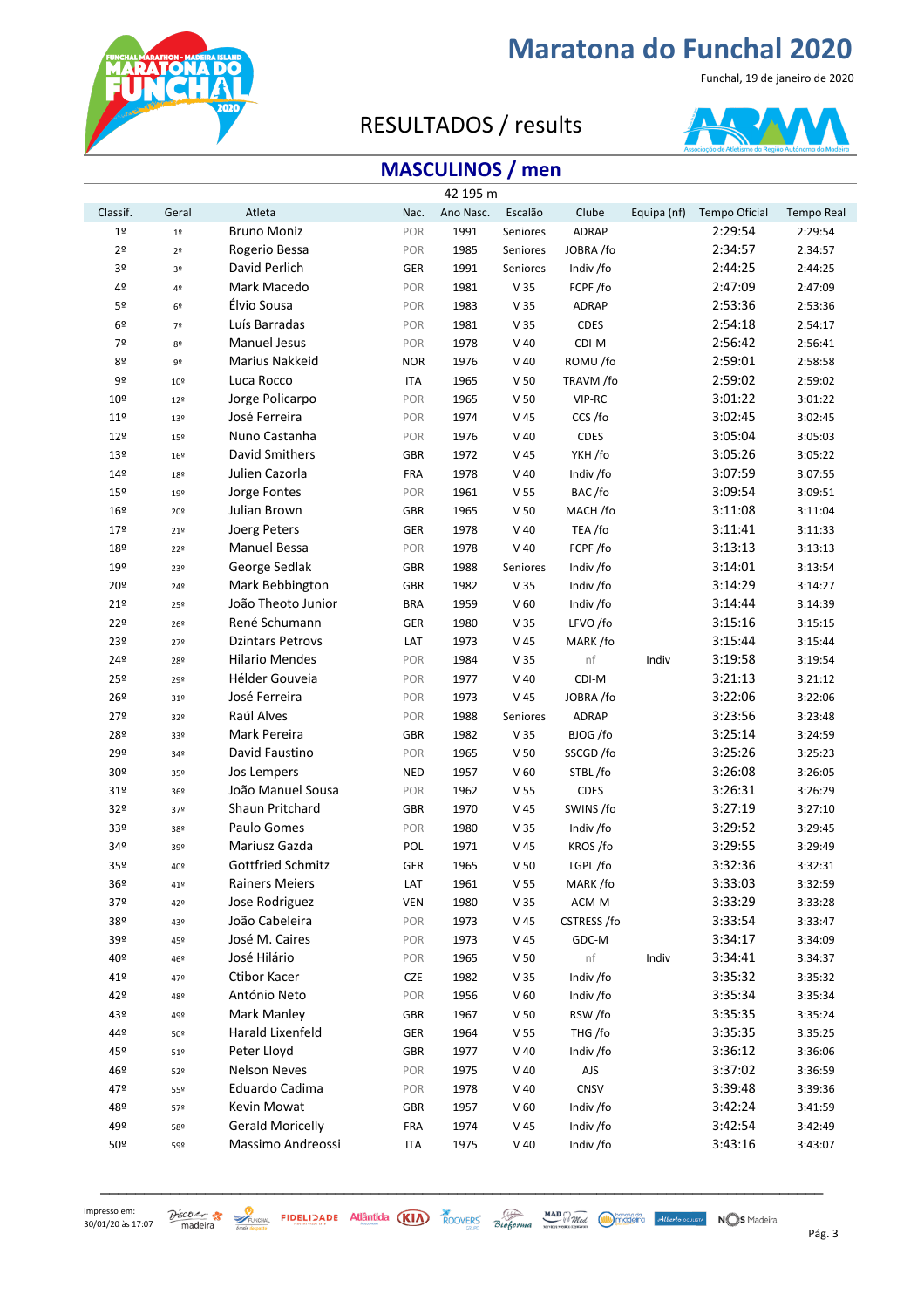

Funchal, 19 de janeiro de 2020

### RESULTADOS / results



### **MASCULINOS / men**

|                 |       |                             |            | 42 195 m  |                 |                |             |                      |                   |
|-----------------|-------|-----------------------------|------------|-----------|-----------------|----------------|-------------|----------------------|-------------------|
| Classif.        | Geral | Atleta                      | Nac.       | Ano Nasc. | Escalão         | Clube          | Equipa (nf) | <b>Tempo Oficial</b> | <b>Tempo Real</b> |
| 51 <sup>°</sup> | 60º   | Mário Francisco             | POR        | 1977      | $V$ 40          | GDC-M          |             | 3:43:45              | 3:43:21           |
| 52º             | 61º   | Ricardo Manuel              | POR        | 1968      | V <sub>50</sub> | GDC-M          |             | 3:43:55              | 3:43:34           |
| 53º             | 63º   | Radek Doktor                | <b>SVK</b> | 1966      | V <sub>50</sub> | DYN /fo        |             | 3:44:29              | 3:44:27           |
| 54º             | 65º   | John Hewson                 | GBR        | 1977      | $V$ 40          | Indiv /fo      |             | 3:44:53              | 3:44:46           |
| 55º             | 66º   | Luís Sousa Pires            | POR        | 1956      | V <sub>60</sub> | Indiv /fo      |             | 3:45:31              | 3:45:24           |
| 56º             | 67º   | Jorge Maia                  | POR        | 1966      | V <sub>50</sub> | <b>BUDR/fo</b> |             | 3:45:32              | 3:45:25           |
| 57º             | 69º   | Jaime Silva                 | POR        | 1970      | V 45            | CPC-M          |             | 3:47:15              | 3:47:12           |
| 58º             | 70º   | Neil Anderson               | <b>GBR</b> | 1963      | V <sub>55</sub> | LAC/fo         |             | 3:47:25              | 3:47:13           |
| 59º             | 72º   | Miguel Piedade              | POR        | 1977      | $V$ 40          | Indiv /fo      |             | 3:47:38              | 3:47:26           |
| 60º             | 73º   | Svein-Rune Johannessen      | <b>NOR</b> | 1960      | V <sub>55</sub> | AFIK /fo       |             | 3:48:12              | 3:48:04           |
| 61º             | 749   | Eleutério Luís              | POR        | 1960      | V <sub>55</sub> | VIP-RC         |             | 3:48:18              | 3:48:16           |
| 62º             | 75º   | Guenter Buetepage           | GER        | 1956      | V <sub>60</sub> | LAUF/fo        |             | 3:50:12              | 3:49:58           |
| 63º             | 779   | Dinis Ferreira              | POR        | 1976      | $V$ 40          | nf             | Indiv       | 3:50:51              | 3:50:29           |
| 64º             | 78º   | Donald Zutterman            | POR        | 1955      | V <sub>60</sub> | CMOF           |             | 3:51:00              | 3:51:00           |
| 65º             | 79º   | Douglas Fry                 | <b>USA</b> | 1956      | V <sub>60</sub> | AAM /fo        |             | 3:51:08              | 3:50:52           |
| 66º             | 80º   | Mário dos Ramos             | POR        | 1977      | $V$ 40          | <b>CDES</b>    |             | 3:51:09              | 3:51:07           |
| 67º             | 82º   | Andreas Bilger              | GER        | 1983      | V <sub>35</sub> | Indiv /fo      |             | 3:52:39              | 3:52:35           |
| 68º             | 84º   | Conor Vonderahe             | <b>USA</b> | 1999      | sub 23          | Indiv /fo      |             | 3:53:01              | 3:52:54           |
| 69º             | 86º   | Roberto Telo                | POR        | 1978      | $V$ 40          | AFIS /fo       |             | 3:53:13              | 3:53:02           |
| 70º             | 879   | Shezad Inayat               | <b>NOR</b> | 1970      | V 45            | SPIR/fo        |             | 3:54:08              | 3:54:00           |
| 71º             | 889   | Helge Fuglseth              | <b>NOR</b> | 1949      | V 70            | AFIK /fo       |             | 3:54:20              | 3:54:11           |
| 72º             | 89º   | Rui Silva                   | POR        | 1965      | V <sub>50</sub> | Indiv /fo      |             | 3:54:23              | 3:54:15           |
| 73º             | 91º   | Pedro Santos                | POR        | 1972      | V 45            | Indiv /fo      |             | 3:54:58              | 3:54:53           |
| 74º             | 92º   | Ronan Leost                 | <b>FRA</b> | 1969      | V <sub>50</sub> | 100MC/fo       |             | 3:55:14              | 3:55:00           |
| 75º             | 93º   | Claude Marechal             | <b>FRA</b> | 1967      | V <sub>50</sub> | RCS/fo         |             | 3:56:57              | 3:56:49           |
| 76º             | 94º   | Dragan Janković             | CRO        | 1961      | V <sub>55</sub> | AKSZ/fo        |             | 3:57:01              | 3:56:48           |
| 77º             | 95º   | Nuno Faria                  | POR        | 1968      | V <sub>50</sub> | ACM-M          |             | 3:57:09              | 3:57:01           |
| 78º             | 96º   | Alexandre Nogueira          | POR        | 1979      | $V$ 40          | nf             | Indiv       | 3:58:35              | 3:58:18           |
| 79º             | 98º   | Lars Bo Sørensen            | DEN        | 1966      | V <sub>50</sub> | Indiv /fo      |             | 3:58:47              | 3:58:43           |
| 80º             | 100º  | Richard Imperial            | <b>FRA</b> | 1991      | Seniores        | Indiv /fo      |             | 3:59:13              | 3:59:08           |
| 81º             | 102º  | José Ant <sup>o</sup> Ramos | POR        | 1974      | V <sub>45</sub> | <b>AJS</b>     |             | 3:59:21              | 3:58:55           |
| 82º             | 103º  | Joaquim Vieira              | POR        | 1967      | V <sub>50</sub> | Indiv /fo      |             | 3:59:38              | 3:59:32           |
| 83º             | 1049  | Eric Gorman                 | <b>USA</b> | 1970      | V 45            | Indiv /fo      |             | 3:59:42              | 3:59:24           |
| 84º             | 105º  | João Câmara                 | POR        | 1971      | V 45            | CDCPM          |             | 4:00:48              | 4:00:36           |
| 85º             | 107º  | <b>Robert Harris</b>        | <b>GBR</b> | 1960      | V <sub>55</sub> | Indiv /fo      |             | 4:01:34              | 4:01:30           |
| 86º             | 109º  | Andre Schlueter             | GER        | 1978      | $V$ 40          | VIAR /fo       |             | 4:01:53              | 4:01:47           |
| 87º             | 110º  | Henk Van Gerven             | NED        | 1957      | V <sub>60</sub> | Indiv /fo      |             | 4:02:50              | 4:02:37           |
| 88º             | 112º  | David Ames                  | GBR        | 1967      | V <sub>50</sub> | Indiv /fo      |             | 4:04:23              | 4:04:05           |
| 89º             | 113º  | Shane Cliffe                | GBR        | 1964      | V <sub>55</sub> | Indiv /fo      |             | 4:05:01              | 4:04:50           |
| 90º             | 114º  | Sandro Rocha                | POR        | 1981      | V <sub>35</sub> | Indiv /fo      |             | 4:05:29              | 4:05:13           |
| 91º             | 115º  | Grzegorz Rybkowski          | POL        | 1968      | V <sub>50</sub> | Indiv /fo      |             | 4:08:13              | 4:08:10           |
| 92º             | 116º  | <b>Winfried Stoll</b>       | GER        | 1964      | V <sub>55</sub> | 100MC/fo       |             | 4:08:44              | 4:08:33           |
| 93º             | 118º  | Rui Pereira                 | POR        | 1975      | $V$ 40          | PAPA / fo      |             | 4:08:45              | 4:08:35           |
| 94º             | 119º  | Roy Bruhn                   | GBR        | 1971      | V 45            | Indiv /fo      |             | 4:08:49              | 4:08:45           |
| 95º             | 120º  | <b>Marco Caires</b>         | POR        | 1977      | $V$ 40          | <b>CMOF</b>    |             | 4:09:42              | 4:09:33           |
| 96º             | 121º  | Grzegorz Jagiello           | POL        | 1970      | V 45            | PNIS /fo       |             | 4:09:43              | 4:09:37           |
| 97º             | 122º  | Markku Nieminen             | <b>FIN</b> | 1967      | V <sub>50</sub> | Indiv /fo      |             | 4:10:04              | 4:09:45           |
| 98º             | 123º  | Alessandro Peca             | <b>ITA</b> | 1980      | V <sub>35</sub> | TRAVM /fo      |             | 4:10:08              | 4:09:54           |
| 99º             | 124º  | Stephan Grönwoldt           | GER        | 1973      | V 45            | MTVS /fo       |             | 4:10:22              | 4:10:11           |
| 100º            | 125º  | Jakke Varjonen              | <b>FIN</b> | 1970      | V 45            | Indiv /fo      |             | 4:10:30              | 4:10:08           |

Impresso em: 

\_\_\_\_\_\_\_\_\_\_\_\_\_\_\_\_\_\_\_\_\_\_\_\_\_\_\_\_\_\_\_\_\_\_\_\_\_\_\_\_\_\_\_\_\_\_\_\_\_\_\_\_\_\_\_\_\_\_\_\_\_\_\_\_\_\_\_\_\_\_\_\_\_\_\_\_\_\_\_\_\_\_\_

 $30/01/20$  às 17:07 madeira  $\frac{30}{2}$  reaction  $\frac{30}{2}$  reaction  $\frac{30}{2}$  reaction  $\frac{30}{2}$  reaction  $\frac{30}{2}$  reaction  $\frac{30}{2}$  reaction  $\frac{30}{2}$  reaction  $\frac{30}{2}$  reaction  $\frac{30}{2}$  reaction  $\frac{30}{2}$  re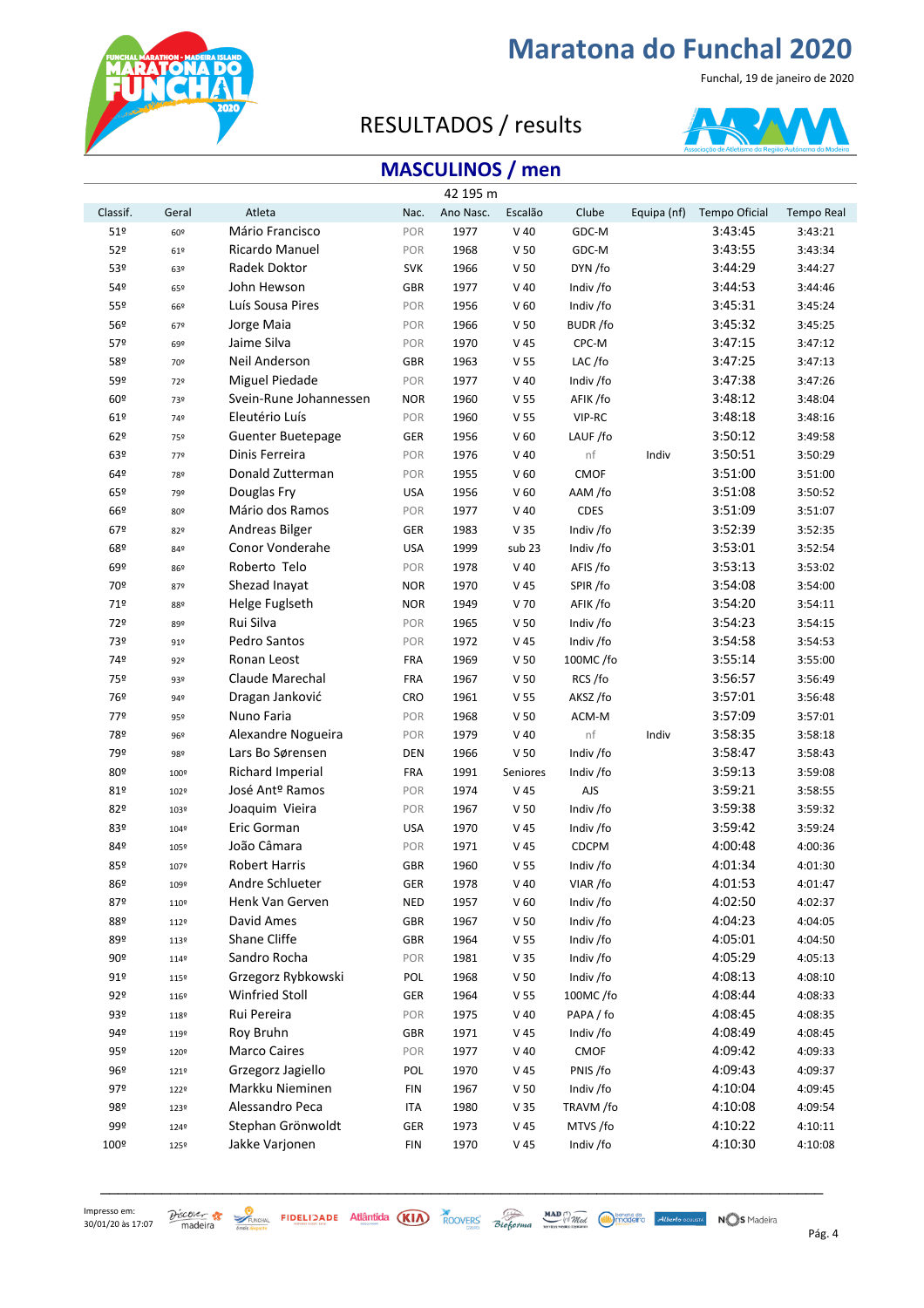

Funchal, 19 de janeiro de 2020

### RESULTADOS / results



### **MASCULINOS / men**

|          |       |                          |            | 42 195 m  |                 |               |             |               |                   |
|----------|-------|--------------------------|------------|-----------|-----------------|---------------|-------------|---------------|-------------------|
| Classif. | Geral | Atleta                   | Nac.       | Ano Nasc. | Escalão         | Clube         | Equipa (nf) | Tempo Oficial | <b>Tempo Real</b> |
| 101º     | 126º  | Christian Danscheidt     | GER        | 1986      | Seniores        | LAUF/fo       |             | 4:11:51       | 4:11:36           |
| 102º     | 1279  | Robin Gardner            | <b>GBR</b> | 1957      | V <sub>60</sub> | ERR/fo        |             | 4:12:49       | 4:12:30           |
| 103º     | 128º  | Romain Barthe            | <b>FRA</b> | 1981      | V <sub>35</sub> | Indiv /fo     |             | 4:13:37       | 4:13:23           |
| 104º     | 129º  | João M.F. Ornelas        | POR        | 1960      | V <sub>55</sub> | <b>GRCC</b>   |             | 4:15:44       | 4:15:41           |
| 105º     | 130º  | Mykola Shlaban           | <b>UKR</b> | 1993      | Seniores        | Indiv /fo     |             | 4:16:14       | 4:16:04           |
| 106º     | 131º  | Thierry Jouanin          | <b>FRA</b> | 1962      | V 55            | Indiv /fo     |             | 4:16:30       | 4:16:22           |
| 107º     | 132º  | Élvio Silva              | POR        | 1986      | Seniores        | CAFH          |             | 4:18:06       | 4:17:40           |
| 108º     | 133º  | <b>Ashley Simcock</b>    | <b>GBR</b> | 1982      | V <sub>35</sub> | Indiv /fo     |             | 4:18:07       | 4:17:40           |
| 109º     | 134º  | Wolfgang Rohwedder       | GER        | 1962      | V <sub>55</sub> | 100MC/fo      |             | 4:19:38       | 4:19:13           |
| 110º     | 135º  | Jeremy Haslett           | <b>GBR</b> | 1959      | V <sub>60</sub> | RRN /fo       |             | 4:20:03       | 4:19:52           |
| 111º     | 136º  | David Thompson           | <b>GBR</b> | 1951      | V <sub>65</sub> | QRC/fo        |             | 4:20:58       | 4:20:49           |
| 112º     | 137º  | Rainer Hefter            | GER        | 1966      | V <sub>50</sub> | TVH /fo       |             | 4:21:00       | 4:20:47           |
| 113º     | 139º  | Neil West                | <b>GBR</b> | 1980      | $V$ 40          | Indiv /fo     |             | 4:21:20       | 4:21:01           |
| 114º     | 140º  | Ricardo Alves            | POR        | 1969      | V <sub>50</sub> | nf            | <b>FLOW</b> | 4:22:54       | 4:22:36           |
| 115º     | 141º  | <b>Hélio Antunes</b>     | POR        | 1979      | $V$ 40          | Indiv /fo     |             | 4:22:54       | 4:22:39           |
| 116º     | 142º  | <b>Wolfgang Fiehring</b> | GER        | 1952      | V <sub>65</sub> | LAUF/fo       |             | 4:23:33       | 4:23:19           |
| 117º     | 143º  | <b>Francis Taverne</b>   | <b>FRA</b> | 1950      | V <sub>65</sub> | Indiv /fo     |             | 4:24:09       | 4:24:02           |
| 118º     | 1449  | Paolo Venturin           | <b>ITA</b> | 1959      | V <sub>60</sub> | TRAVM /fo     |             | 4:24:32       | 4:24:22           |
| 119º     | 145º  | Jonas Backman            | <b>FIN</b> | 1969      | V <sub>50</sub> | Indiv /fo     |             | 4:26:15       | 4:25:57           |
| 120º     | 1479  | Mike Kierdorf            | GER        | 1972      | V 45            | Indiv /fo     |             | 4:27:02       | 4:26:50           |
| 121º     | 148º  | Mika Isoniemi            | <b>FIN</b> | 1966      | V <sub>50</sub> | Indiv /fo     |             | 4:27:53       | 4:27:33           |
| 122º     | 150º  | Harald Lange             | GER        | 1952      | V <sub>65</sub> | SCHS /fo      |             | 4:28:44       | 4:28:23           |
| 123º     | 151º  | Paulo J. Gonçalves       | POR        | 1962      | V <sub>55</sub> | GDC-M         |             | 4:29:54       | 4:29:39           |
| 1249     | 158º  | Andris Pētersons         | LAT        | 1966      | V <sub>50</sub> | Indiv /fo     |             | 4:32:47       | 4:32:43           |
| 125º     | 159º  | Jan Matthes              | <b>GER</b> | 1966      | V <sub>50</sub> | Indiv /fo     |             | 4:34:39       | 4:34:22           |
| 126º     | 160º  | <b>Miguel Dias</b>       | POR        | 1966      | V <sub>50</sub> | <b>CFCARV</b> |             | 4:35:58       | 4:35:39           |
| 127º     | 161º  | Luigi Ploner             | <b>ITA</b> | 1952      | V <sub>65</sub> | TRAVM /fo     |             | 4:36:01       | 4:35:52           |
| 128º     | 162º  | Jan Kaufholz             | GER        | 1984      | V <sub>35</sub> | Indiv /fo     |             | 4:37:14       | 4:36:54           |
| 129º     | 163º  | <b>Hubert Gutbrod</b>    | GER        | 1961      | V <sub>55</sub> | SCHS /fo      |             | 4:37:40       | 4:37:18           |
| 130º     | 164º  | Dinarte Garcês           | POR        | 1979      | $V$ 40          | IND-M         |             | 4:38:35       | 4:38:32           |
| 131º     | 165º  | Paulo Ribeiro            | POR        | 1972      | V 45            | Indiv /fo     |             | 4:41:27       | 4:41:18           |
| 132º     | 166º  | Kenneth Mackenzie        | <b>GBR</b> | 1972      | V <sub>45</sub> | Indiv /fo     |             | 4:42:11       | 4:41:55           |
| 133º     | 168º  | <b>Roy Sistermans</b>    | <b>NED</b> | 1989      | Seniores        | Indiv /fo     |             | 4:43:13       | 4:42:34           |
| 1349     | 169º  | Kristian Lampo           | <b>FIN</b> | 1963      | V <sub>55</sub> | VASF/fo       |             | 4:43:43       | 4:43:26           |
| 135º     | 171º  | Reijo Naalisvaara        | <b>FIN</b> | 1951      | V <sub>65</sub> | 100MC/fo      |             | 4:44:35       | 4:44:21           |
| 136º     | 172º  | Vincenzo Carulli         | <b>ITA</b> | 1958      | V <sub>60</sub> | Indiv /fo     |             | 4:47:01       | 4:46:57           |
| 137º     | 173º  | <b>Emanuel Fernandes</b> | POR        | 1973      | V 45            | <b>NHR</b>    |             | 4:47:59       | 4:47:47           |
| 138º     | 1749  | José Fernandes           | POR        | 1965      | V <sub>50</sub> | Indiv /fo     |             | 4:48:30       | 4:48:18           |
| 139º     | 175º  | Rodrigo Sousa            | POR        | 1984      | V <sub>35</sub> | <b>CSM</b>    |             | 4:48:52       | 4:48:48           |
| 140º     | 1769  | Pavel Prudil             | <b>CZE</b> | 1966      | V <sub>50</sub> | RTW /fo       |             | 4:48:57       | 4:48:35           |
| 141º     | 178º  | John Da Mata             | POR        | 1959      | V <sub>60</sub> | Indiv /fo     |             | 4:49:49       | 4:49:42           |
| 142º     | 179º  | Stefan Krall             | GER        | 1968      | V <sub>50</sub> | Indiv /fo     |             | 4:51:20       | 4:51:03           |
| 143º     | 181º  | <b>Victor Amaral</b>     | <b>FRA</b> | 1961      | V <sub>55</sub> | Indiv /fo     |             | 4:53:55       | 4:53:36           |
| 144º     | 182º  | Sufyan Khan              | <b>GBR</b> | 1992      | Seniores        | FAR /fo       |             | 4:53:56       | 4:53:31           |
| 145º     | 183º  | Moll Raphaël             | FRA        | 1978      | $V$ 40          | Indiv /fo     |             | 4:54:16       | 4:54:06           |
| 146º     | 185º  | Tommi Järvelä            | <b>FIN</b> | 1958      | V <sub>60</sub> | RSF/fo        |             | 4:55:03       | 4:54:43           |
| 147º     | 186º  | Rui Dias                 | POR        | 1960      | V <sub>60</sub> | <b>CFCARV</b> |             | 4:55:09       | 4:54:51           |
| 148º     | 187º  | Martti Rantamaa          | <b>FIN</b> | 1955      | V <sub>60</sub> | 100MC/fo      |             | 4:56:11       | 4:55:58           |
| 149º     | 188º  | Sérgio Catarino          | POR        | 1982      | V <sub>35</sub> | <b>CMOF</b>   |             | 4:57:01       | 4:56:51           |
| 150º     | 189º  | Simone Ciabattoni        | <b>ITA</b> | 1965      | V <sub>50</sub> | LTF/fo        |             | 4:57:19       | 4:57:04           |

\_\_\_\_\_\_\_\_\_\_\_\_\_\_\_\_\_\_\_\_\_\_\_\_\_\_\_\_\_\_\_\_\_\_\_\_\_\_\_\_\_\_\_\_\_\_\_\_\_\_\_\_\_\_\_\_\_\_\_\_\_\_\_\_\_\_\_\_\_\_\_\_\_\_\_\_\_\_\_\_\_\_\_

 $30/01/20$  às 17:07 madeira  $\frac{30}{2}$  reaction  $\frac{30}{2}$  reaction  $\frac{30}{2}$  reaction  $\frac{30}{2}$  reaction  $\frac{30}{2}$  reaction  $\frac{30}{2}$  reaction  $\frac{30}{2}$  reaction  $\frac{30}{2}$  reaction  $\frac{30}{2}$  reaction  $\frac{30}{2}$  re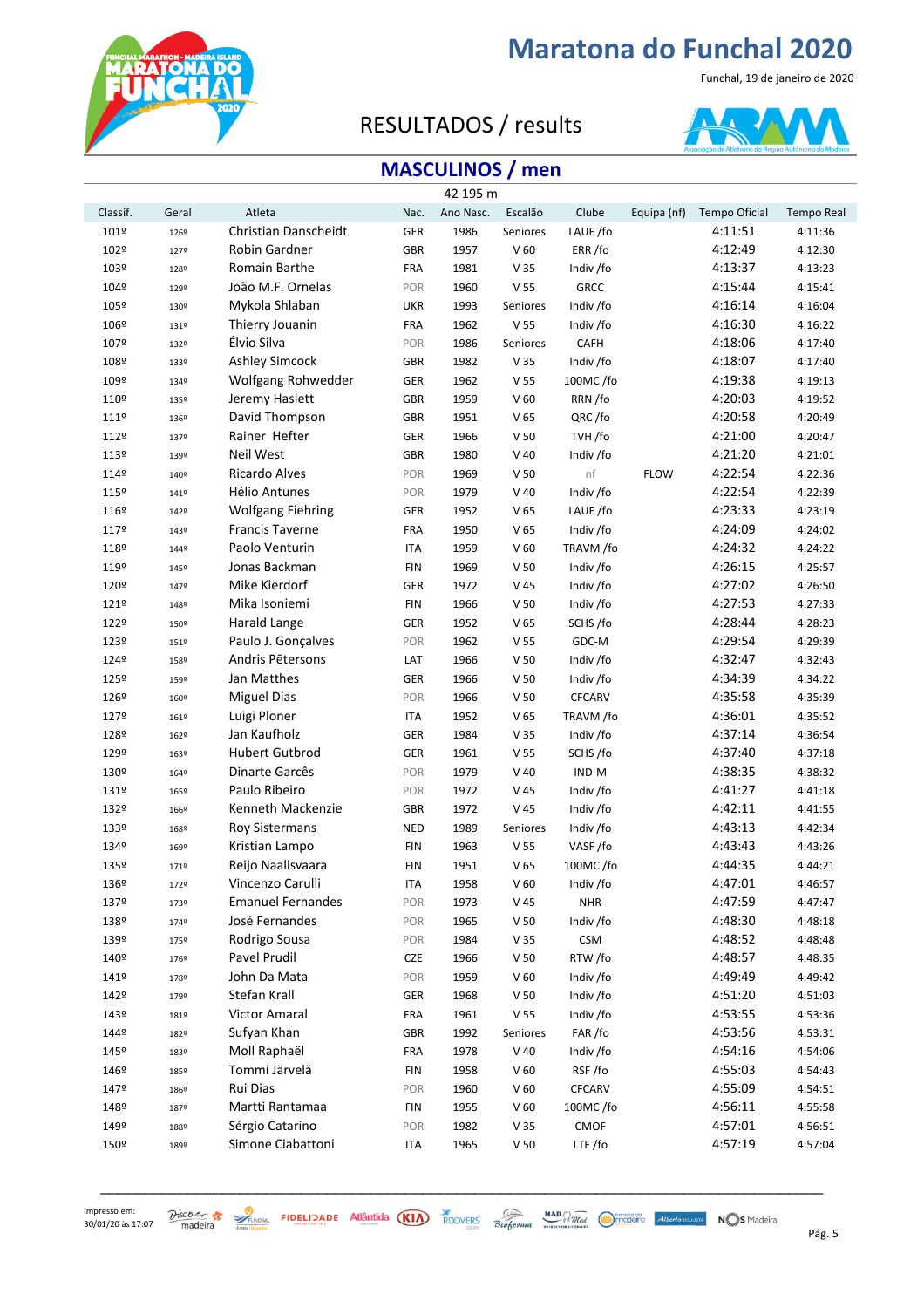

Funchal, 19 de janeiro de 2020

### RESULTADOS / results



### **MASCULINOS / men**

|          |       |                       |            | 42 195 m  |                 |              |             |               |                   |
|----------|-------|-----------------------|------------|-----------|-----------------|--------------|-------------|---------------|-------------------|
| Classif. | Geral | Atleta                | Nac.       | Ano Nasc. | Escalão         | Clube        | Equipa (nf) | Tempo Oficial | <b>Tempo Real</b> |
| 151º     | 190º  | William Dean          | <b>GBR</b> | 1999      | sub 23          | Indiv /fo    |             | 4:58:01       | 4:57:37           |
| 152º     | 191º  | Wah-Sing Tan          | MAS        | 1957      | V <sub>60</sub> | Indiv /fo    |             | 5:03:21       | 5:02:53           |
| 153º     | 192º  | <b>Thomas Bade</b>    | GER        | 1965      | V <sub>50</sub> | Indiv /fo    |             | 5:03:28       | 5:03:00           |
| 154º     | 1949  | Alexandre Ferreira    | POR        | 1976      | $V$ 40          | Indiv /fo    |             | 5:05:29       | 5:05:13           |
| 155º     | 196º  | Mirco Fischer         | <b>GER</b> | 1975      | $V$ 40          | Indiv /fo    |             | 5:07:19       | 5:06:59           |
| 156º     | 197º  | Mike Swinyard         | <b>GBR</b> | 1994      | Seniores        | Indiv /fo    |             | 5:08:00       | 5:07:34           |
| 157º     | 198º  | Pascal Wioland        | <b>FRA</b> | 1966      | V <sub>50</sub> | SUN /fo      |             | 5:08:22       | 5:08:08           |
| 158º     | 199º  | Nicolas Weislinger    | <b>FRA</b> | 1980      | V <sub>35</sub> | SUN /fo      |             | 5:08:22       | 5:08:03           |
| 159º     | 200º  | Gilbert Cuirana       | <b>FRA</b> | 1972      | V 45            | SUN /fo      |             | 5:08:23       | 5:08:01           |
| 160º     | 201º  | Milán Attila Nagy     | <b>HUN</b> | 1981      | V <sub>35</sub> | HAJT/fo      |             | 5:09:51       | 5:09:29           |
| 161º     | 203º  | Javier Lucas          | <b>ESP</b> | 1980      | $V$ 40          | 30MANO /fo   |             | 5:10:27       | 5:10:07           |
| 162º     | 2049  | Alvaro Perez De Armas | <b>ESP</b> | 1964      | V 55            | 30MANO /fo   |             | 5:10:27       | 5:10:10           |
| 163º     | 2069  | Eusébio André         | POR        | 1966      | V 50            | CNF-SÉ       |             | 5:12:40       | 5:12:32           |
| 164º     | 209º  | Adam Adamski          | POL        | 1961      | V 55            | BGB/fo       |             | 5:13:26       | 5:13:12           |
| 165º     | 210º  | Haroldinio Abauna     | <b>NED</b> | 1962      | V 55            | Indiv /fo    |             | 5:14:08       | 5:14:04           |
| 166º     | 211º  | Virgilio Mendes       | POR        | 1977      | $V$ 40          | Indiv /fo    |             | 5:14:50       | 5:14:50           |
| 167º     | 212º  | Francisco Sampaio     | POR        | 1972      | V 45            | ADC          |             | 5:15:55       | 5:15:46           |
| 168º     | 213º  | Gustavo Polo          | ESP        | 1977      | $V$ 40          | Indiv /fo    |             | 5:16:27       | 5:16:26           |
| 169º     | 215º  | <b>Ed Sistermans</b>  | <b>NED</b> | 1961      | V 55            | Indiv /fo    |             | 5:20:30       | 5:19:51           |
| 170º     | 2169  | Paul Catlow           | <b>GBR</b> | 1957      | V <sub>60</sub> | TRAC/fo      |             | 5:21:29       | 5:21:12           |
| 1719     | 2179  | Fraser Gibson         | <b>GBR</b> | 1991      | Seniores        | Indiv /fo    |             | 5:23:12       | 5:23:04           |
| 172º     | 219º  | Paulo Gomes           | POR        | 1973      | V <sub>45</sub> | ADC          |             | 5:24:18       | 5:24:09           |
| 173º     | 2219  | Ludwig Georg Braun    | <b>GER</b> | 1943      | V 70            | MTM /fo      |             | 5:24:54       | 5:24:49           |
| 174º     | 223º  | Theo Waning           | <b>NED</b> | 1965      | V <sub>50</sub> | Indiv /fo    |             | 5:25:36       | 5:25:21           |
| 175º     | 2249  | Marc Pepin            | SUI        | 1967      | V <sub>50</sub> | Indiv /fo    |             | 5:25:55       | 5:25:54           |
| 176º     | 2279  | Gianfranco Pascali    | <b>ITA</b> | 1969      | V 50            | TRAVM /fo    |             | 5:31:54       | 5:31:45           |
| 1779     | 2289  | Egídio Carreira       | POR        | 1965      | V <sub>50</sub> | nf           | Indiv       | 5:34:50       | 5:34:29           |
| 178º     | 229º  | <b>Stephen Price</b>  | <b>GBR</b> | 1959      | V <sub>60</sub> | LRC/fo       |             | 5:39:01       | 5:38:36           |
| 179º     | 231º  | Markku Pihlajaniemi   | <b>FIN</b> | 1955      | V <sub>60</sub> | 100MC/fo     |             | 5:40:14       | 5:40:04           |
| 180º     | 2349  | Juergen Fischer       | <b>GER</b> | 1945      | V 70            | MTM /fo      |             | 5:42:18       | 5:42:13           |
| 181º     | 2359  | Renato F. Nóbrega     | POR        | 1977      | $V$ 40          | <b>NHR</b>   |             | 5:43:27       | 5:43:14           |
| 182º     | 2379  | Willi Maas            | <b>GER</b> | 1952      | V <sub>65</sub> | SCHS /fo     |             | 5:45:58       | 5:45:45           |
| 183º     | 240º  | <b>Steve Ryatt</b>    | <b>GBR</b> | 1970      | V 45            | Indiv /fo    |             | 5:48:38       | 5:48:08           |
| 1849     | 2449  | Klaus-Dieter Schulze  | <b>GER</b> | 1952      | V <sub>65</sub> | TSVGR/fo     |             | 6:26:00       | 6:25:43           |
| 9999º    | 245º  | Ricardo H. Gouveia    | POR        | 1982      | V 35            | <b>ADRAP</b> |             | <b>DNF</b>    |                   |
| 9999º    | 2469  | Rainer Nowak          | <b>GER</b> | 1951      | V <sub>65</sub> | LAUF/fo      |             | <b>DNF</b>    |                   |
| 9999º    | 2479  | Gianmario Marzi       | ITA        | 1963      | V <sub>55</sub> | TRAVM /fo    |             | <b>DNF</b>    |                   |
| 9999º    | 248º  | Radek Kriz            | <b>CZE</b> | 1972      | V 45            | ZADL/fo      |             | <b>DNF</b>    |                   |
| 9999º    | 251º  | Orlando Valente       | POR        | 1967      | V 50            | FCPF/fo      |             | <b>DNF</b>    |                   |
| 9999º    | 252º  | Matthias Schubien     | GER        | 1962      | V 55            | Indiv /fo    |             | <b>DNF</b>    |                   |
| 9999º    | 2549  | Gerald Maisch         | <b>GER</b> | 1986      | Seniores        | TEA /fo      |             | <b>DNF</b>    |                   |
| 9999º    | 255º  | Petr Michler          | CZE        | 1955      | V <sub>60</sub> | Indiv /fo    |             | <b>DSQ</b>    | r.9               |
|          |       |                       |            |           |                 |              |             |               |                   |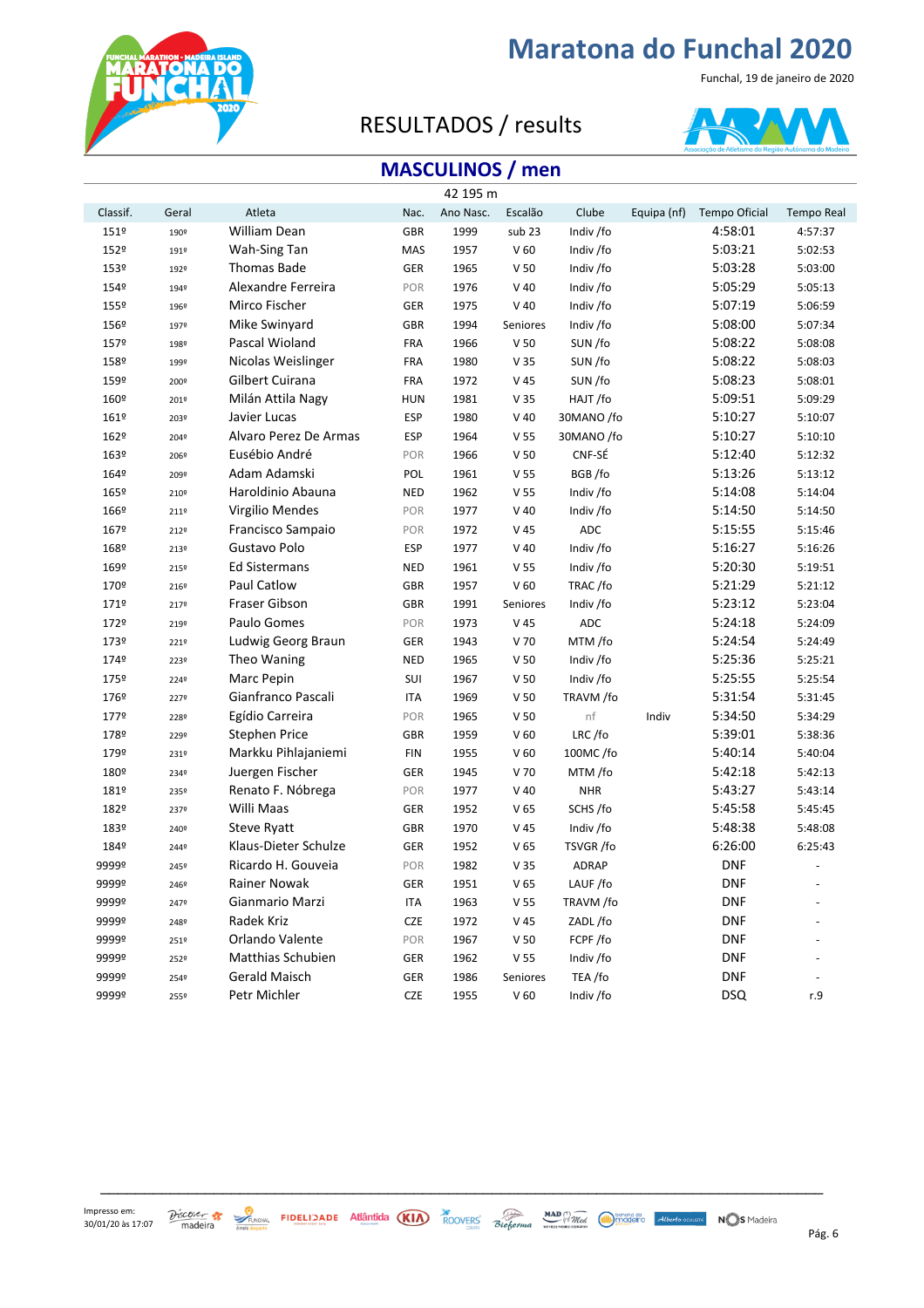



#### Funchal, 19 de janeiro de 2020



#### PARTICIPAÇÃO / participants

|                | Participantes por Clube / Runners by Team                      |            | F / W          | M/M                     | Total        |
|----------------|----------------------------------------------------------------|------------|----------------|-------------------------|--------------|
| 100MC/fo       | 100 Marathon Club                                              |            | $\overline{2}$ | 6                       | 8            |
| 30MANO /fo     | 30 Maratones En Un Año                                         | ESP        |                | $\overline{2}$          | 2            |
| AAM /fo        | Amigos do Atletismo de Mafra                                   | POR        |                | 1                       | 1            |
| ACM-M          | Associação Cristã da Mocidade da Madeira / Team Aventura Trail | Madeira    |                | $\overline{2}$          | $\mathbf{2}$ |
| <b>ADC</b>     | Associação Desportiva Amigos do Costume                        | Madeira    | 1              | $\overline{2}$          | 3            |
| ADM /fo        | Associação Desportiva Marco 09                                 | POR        | 1              |                         | 1            |
| ADRAP          | Associação Desportiva e Recreativa de Água de Pena             | Madeira    |                | $\overline{4}$          | 4            |
| AFIK /fo       | Aalesund Fik                                                   | <b>NOR</b> |                | $\overline{2}$          | $\mathbf{2}$ |
| AFIS /fo       | Atletas de Fim de Semana / OVAR                                | POR        | 1              | 1                       | $\mathbf{2}$ |
| AJS            | Associação Cultural e Desportiva do Jardim da Serra            | Madeira    |                | $\overline{2}$          | $\mathbf{2}$ |
| AKSZ/fo        | AK Sljeme, Zagreb                                              | CRO        |                | 1                       | 1            |
| ARGO /fo       | Argo                                                           | <b>NED</b> | 1              |                         | 1            |
| BAC/fo         | Beja Atlético Clube                                            | POR        |                | 1                       | 1            |
| BGB/fo         | Bierutowska Grupa Biegowa                                      | POL        |                | $1\,$                   | 1            |
| BJOG /fo       | <b>Bushfield Joggers</b>                                       | GBR        |                | 1                       | 1            |
| <b>BUDR/fo</b> | <b>Budeguita Runners</b>                                       | POR        |                | $1\,$                   | 1            |
| CAFH           | Clube de Atletismo do Funchal                                  | Madeira    |                | 1                       | 1            |
| CCS /fo        | Carcavelos Caravela Seguros                                    | POR        |                | 1                       | 1            |
| <b>CDCPM</b>   | Clube Desportivo e Cultural do Porto Moniz                     | Madeira    | 2              | 1                       | 3            |
| CDES           | Clube Desportivo Escola Santana                                | Madeira    | $\mathbf{1}$   | $\overline{4}$          | 5            |
| CDI-M          | Clube Desportivo Infante D. Henrique                           | Madeira    |                | $\overline{2}$          | $\mathbf{2}$ |
| <b>CFCARV</b>  | Clube Futebol Carvalheiro                                      | Madeira    |                | $\overline{2}$          | $\mathbf{2}$ |
| <b>CMOF</b>    | Clube de Montanha do Funchal                                   | Madeira    |                | 3                       | 3            |
| CNF-SÉ         | Clube Naval do Funchal / Óptica da Sé                          | Madeira    | $\mathbf{1}$   | $1\,$                   | $\mathbf{2}$ |
| <b>CNSV</b>    | Clube Naval de São Vicente                                     | Madeira    |                | 1                       | $\mathbf{1}$ |
| CPC-M          | Casa do Povo da Camacha                                        | Madeira    |                | $1\,$                   | $\mathbf{1}$ |
| <b>CSM</b>     | Club Sport Marítimo                                            | Madeira    |                | $1\,$                   | $\mathbf{1}$ |
| CSTRESS /fo    | Club do Stress                                                 | POR        |                | $1\,$                   | $\mathbf{1}$ |
| DYN /fo        | Dynastic                                                       | <b>SVK</b> |                | $1\,$                   | $\mathbf{1}$ |
| ERR/fo         | Eynsham Road Runners                                           | GBR        |                | $1\,$                   | 1            |
| FAR /fo        | Find A Race                                                    | GBR        |                | 1                       | 1            |
| FCPF/fo        | Futebol Clube de Penafiel                                      | POR        | $\mathbf{1}$   | 3                       | 4            |
| GDC-M          | Grupo Desportivo das Corticeiras                               | Madeira    |                | 4                       | 4            |
| <b>GRCC</b>    | Grupo Recreativo Cruzado Canicense                             | Madeira    |                | 1                       | 1            |
| HAJT/fo        | Hajcsár team                                                   | Hun        | 1              | 1                       | 2            |
| IND-M          | Individual - Madeira                                           | Madeira    |                | 1                       | 1            |
| Indiv /fo      | Individual filiado noutra associação / federação               |            | 30             | 70                      | 100          |
| JOBRA /fo      | JOBRA-Associação Jovens da Branca                              | POR        |                | $\overline{\mathbf{c}}$ | $\mathbf{2}$ |
| KROS/fo        | Krosno                                                         | POL        |                | $\mathbf{1}$            | 1            |
| LAC/fo         | Linlithgow AC                                                  | GBR        |                | $\mathbf{1}$            | 1            |
| LAUF/fo        | Laufreisen.de                                                  | GER        | 1              | 4                       | 5            |
| LFVO /fo       | Lfv Oberholz                                                   | GER        |                | 1                       | 1            |
| LGPL/fo        | Lg Pronsfeld-Lünebach                                          | GER        | 1              | $\mathbf 1$             | 2            |
| LRC/fo         | Liverpool Running Club                                         | GBR        |                | $\mathbf 1$             | 1            |
| LTF /fo        | Le Torri Firenze                                               | ITA        |                | $\mathbf 1$             | 1            |
| MACH /fo       | <b>Macclesfield Harriers</b>                                   | GBR        |                | $\mathbf 1$             | 1            |
| MARK/fo        | Maratona Klubs                                                 | LAT        |                | $\overline{\mathbf{c}}$ | 2            |
| MTM/fo         | MT Melsungen                                                   | GER        |                | $\overline{\mathbf{c}}$ | 2            |
| MTVS/fo        | Mtv Stammtisch                                                 | GER        |                | $\mathbf 1$             | 1            |
|                |                                                                |            |                |                         |              |

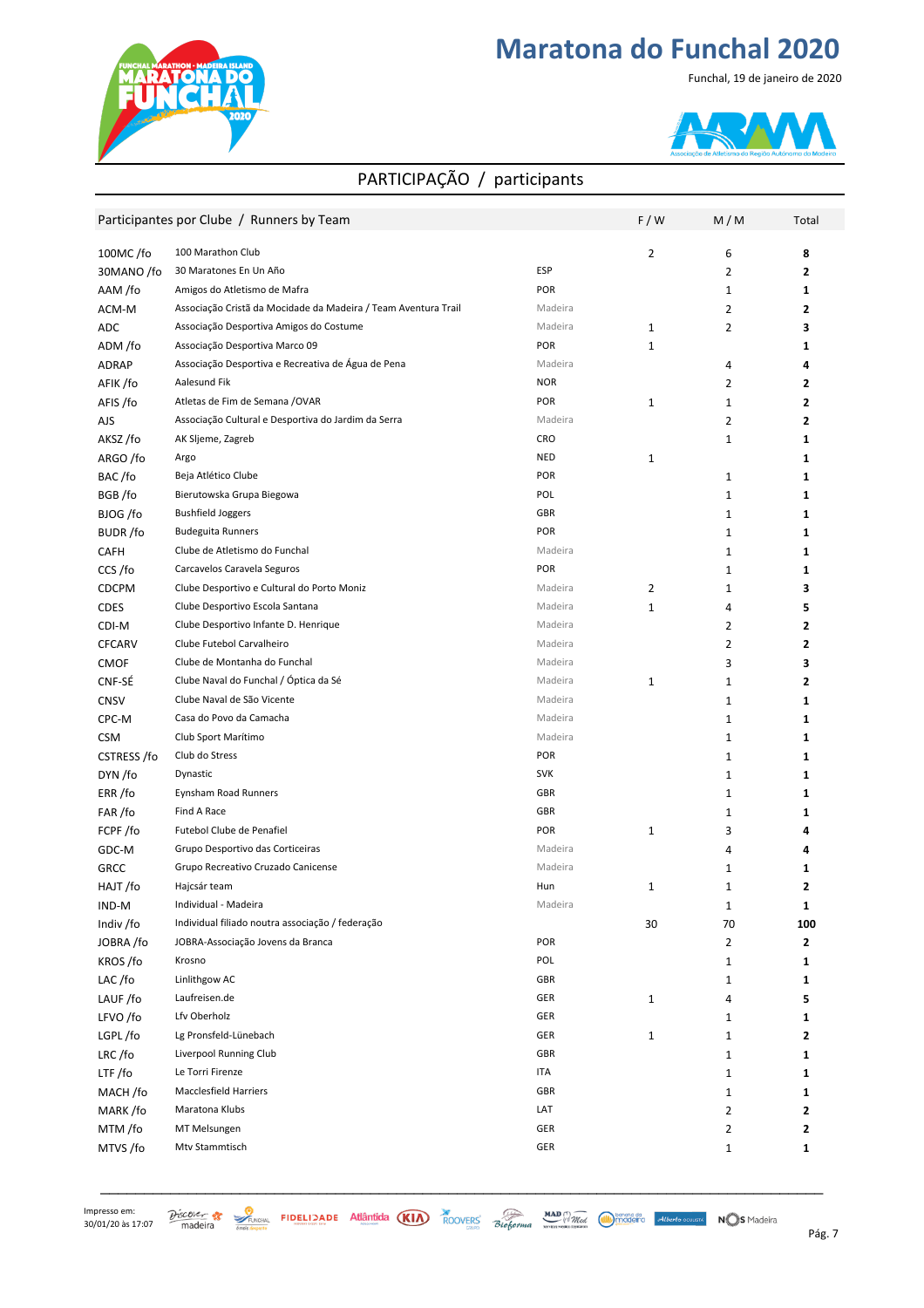### **Maratona do Funchal 2020**

Funchal, 19 de janeiro de 2020



#### MVR /fo Mole Valley Runners **1 1** NESS /fo Nessuno **1 1 1** NHR Madeira 2 **2 NOEI** /fo Núcleoeiras **1 1** PAPA / fo Papakms **1 1 1** PNIS /fo Planeta Nisko **1 1**  $QRC$  /fo Quakers Rc  $1$  **1** 1 RCC /fo Running Concept - Coaching **1 1 1** RCS /fo Rederien Cap Sizun **1 1 1** ROMU /fo Romerike Ultraløperklubb **1 1** RRN /fo Reepham Runners, Norfolk **1 1 1** RRR /fo Rauhalahti Road Runners **1 1** RRRR /fo Red Rose Road Runners **1 1 1** RS10 /fo RS10 Athletisme **1 1 1** RSF /fo Roller Skiing in Finland **1 1 1 1 1 1 1 1** RSW /fo Running Somewhere Else **1 1 1** RTW /fo Run The World **1 1 1 1 1 1** SCHS /fo Schulz Sportreisen **4** 4 and 5 and 5 and 5 and 5 and 5 and 5 and 5 and 5 and 5 and 5 and 5 and 5 and 5 and 5 and 5 and 5 and 5 and 5 and 5 and 5 and 5 and 5 and 5 and 5 and 5 and 5 and 5 and 5 and 5 and 5 and 5 an  $SKP$  fo Sk Prorunner and  $S$  and  $S$  and  $S$  EST and  $S$  and  $S$  and  $S$  and  $S$  and  $S$  and  $S$  and  $S$  and  $S$  and  $S$  and  $S$  and  $S$  and  $S$  and  $S$  and  $S$  and  $S$  and  $S$  and  $S$  and  $S$  and  $S$  and  $S$  and  $S$  and SLH /fo South London Harriers **1 1** SPIR /fo Spirit **1 1 1** SSCGD /fo Serviços Sociais da Caixa Geral de Depósitos **1** 1 1 1 2 **2** STAC /fo GBR 2 **2** Saint Theresa'S Athletic Club  $S$ TBL /fo Stb Landgraaf **1** 1 **1** SUN /fo Sundgo2 4 4 and 500 km struck and 50 km struck and 50 km struck and 50 km struck and 50 km struck and 5 SWINS /fo Swindon Striders  $\qquad \qquad$  1  $\qquad \qquad$  1 TEA /fo Team Erdinger Alkoholfrei **1** 2 3 THG /fo TuS Holle Grasdorg **1 1 1** TRAC /fo Trawden AC **1 1 1 1 1 1 1 1 1** TRAVM /fo ITA 2 6 **8**  $T$ SVGR /fo Tsv Groß Rheide  $1$  **1** 1 TSVRC /fo GER 1 **1** TVH /fo TV Haibach **1 1 1 1 1 1 1 1** VASF /fo FIN 1 **1** VIAR /fo Leichtathletik **1 1** VIP-RC Madeira 1 2 **3** YKH /fo York Knavesmire Harriers **1 1 1** ZADL /fo Zadnotrebanske Lamy **1** 1 **1** Vip RC Schulz Sportreisen Sk Prorunner Spirit Stb Landgraaf Sundgo2 Swindon Striders Trawden AC Travel Marathon Tsv Groß Rheide Tsvd Running Club TV Haibach Västerås Friidrott Leichtathletik Núcleoeiras Papakms Planeta Nisko Quakers Rc RS10 Athletisme Run The World Nessuno Nature High Running

\_\_\_\_\_\_\_\_\_\_\_\_\_\_\_\_\_\_\_\_\_\_\_\_\_\_\_\_\_\_\_\_\_\_\_\_\_\_\_\_\_\_\_\_\_\_\_\_\_\_\_\_\_\_\_\_\_\_\_\_\_\_\_\_\_\_\_\_\_\_\_\_\_\_\_\_\_\_\_\_\_\_\_

#### PARTICIPAÇÃO / participants

Impresso em: 30/01/20 às 17:07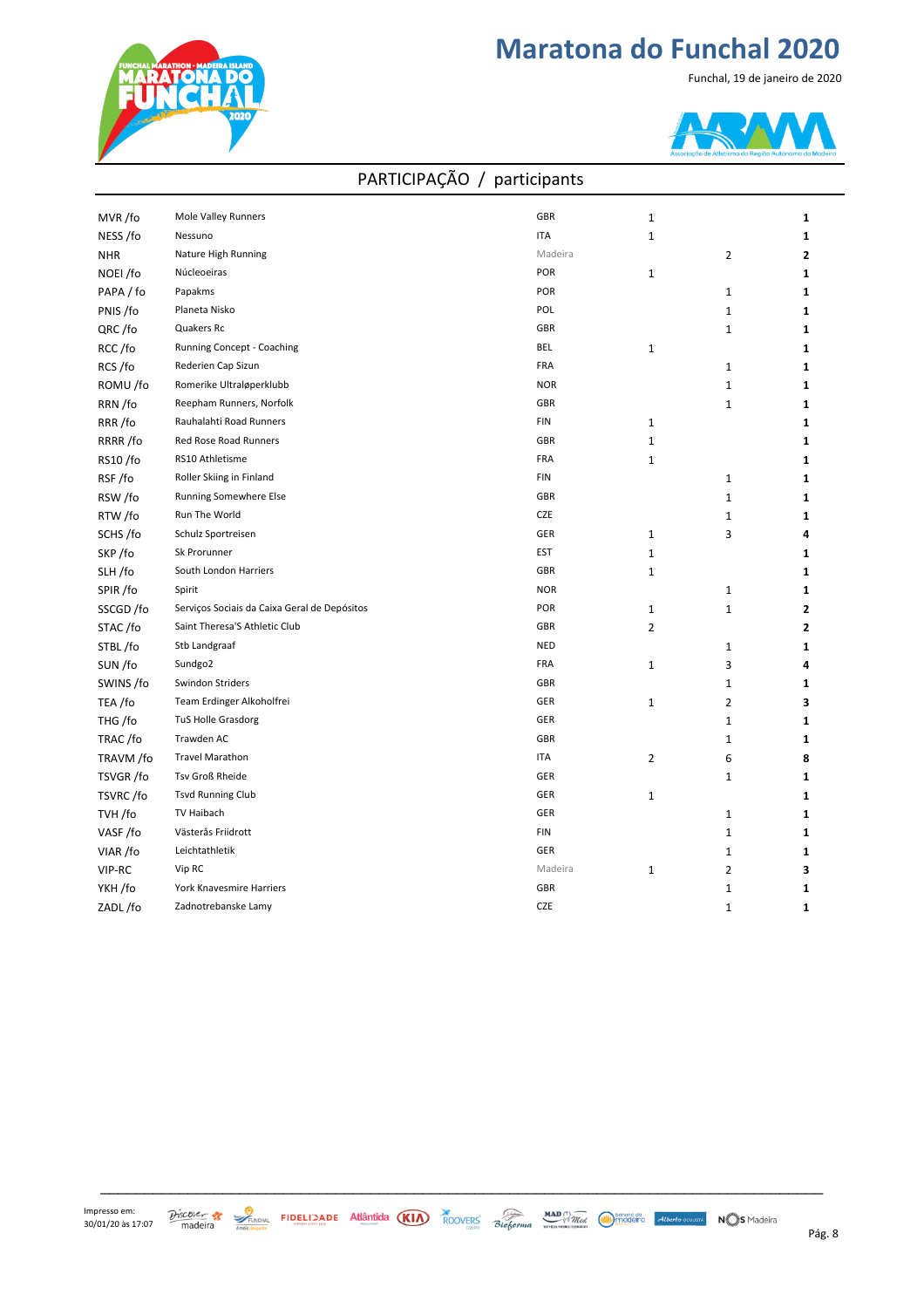Funchal, 19 de janeiro de 2020



# AV AV

#### PARTICIPAÇÃO / participants

|            |                                                      |                |              | Participantes por Equipas Não Filiadas / Runners by Team (not affiliated) |                 | F/W                                                     | M/M             | Total        |
|------------|------------------------------------------------------|----------------|--------------|---------------------------------------------------------------------------|-----------------|---------------------------------------------------------|-----------------|--------------|
|            | Atleta Individual - não filiados                     |                |              |                                                                           | Madeira         |                                                         |                 |              |
| Indiv      |                                                      |                |              |                                                                           |                 | 5                                                       |                 | 5            |
|            | Participantes por Nacionalidade / Runners by Country |                |              |                                                                           |                 | Participantes por Escalão Etário / Runners by Age Group |                 |              |
| Nac.       | F                                                    | M              | Total        |                                                                           |                 | F                                                       | M               | Total        |
| ARG        | $\mathbf{1}$                                         |                | 1            |                                                                           | Total           | 63                                                      | 192             | 255          |
| <b>BEL</b> | $\mathbf{1}$                                         |                | 1            |                                                                           |                 |                                                         |                 |              |
| <b>BRA</b> |                                                      | $\mathbf{1}$   | 1            |                                                                           | sub 23          |                                                         | $\overline{2}$  | $\mathbf{2}$ |
| CRO        | $\mathbf{1}$                                         | $\mathbf{1}$   | 2            |                                                                           | Seniores        | 5                                                       | 14              | 19           |
| CZE        | $\overline{2}$                                       | 4              | 6            |                                                                           | V <sub>35</sub> | 6                                                       | 21              | 27           |
| DEN        |                                                      | $\mathbf{1}$   | 1            |                                                                           | $V$ 40          | 17                                                      | 31              | 48           |
| <b>ESP</b> |                                                      | 3              | 3            |                                                                           | V <sub>45</sub> | 12                                                      | 28              | 40           |
| <b>EST</b> | $\mathbf{1}$                                         |                | 1            |                                                                           | V <sub>50</sub> | 10                                                      | 38              | 48           |
| <b>FIN</b> | 4                                                    | 9              | 13           |                                                                           | V <sub>55</sub> | 6                                                       | 24              | 30           |
| FRA        | 6                                                    | 13             | 19           |                                                                           | V <sub>60</sub> | 4                                                       | 22              | 26           |
| GBR        | 10                                                   | 28             | 38           |                                                                           | V <sub>65</sub> | $\overline{2}$                                          | 9               | 11           |
| GER        | 13                                                   | 29             | 42           |                                                                           | V 70            | $\mathbf{1}$                                            | 3               | 4            |
| <b>HUN</b> | $\mathbf{1}$                                         | $\mathbf{1}$   | $\mathbf{2}$ |                                                                           |                 |                                                         |                 |              |
| <b>ITA</b> | 3                                                    | 9              | 12           |                                                                           |                 |                                                         |                 |              |
| LAT        |                                                      | 3              | 3            |                                                                           |                 |                                                         |                 |              |
| LTU        | $\mathbf{1}$                                         |                | 1            |                                                                           |                 |                                                         |                 |              |
| MAS        |                                                      | $\mathbf{1}$   | 1            |                                                                           |                 |                                                         |                 |              |
| <b>NED</b> | 3                                                    | 6              | 9            |                                                                           |                 |                                                         |                 |              |
| <b>NOR</b> | $\mathbf{1}$                                         | $\overline{4}$ | 5            |                                                                           |                 |                                                         | Legenda / Label |              |
| POL        | $\overline{2}$                                       | 4              | 6            |                                                                           | <b>DNS</b>      | não partiu / did not start                              |                 |              |
| POR        | 12                                                   | 68             | 80           |                                                                           | <b>DNF</b>      | não concluiu / did not finish                           |                 |              |
| <b>RSA</b> | $\mathbf{1}$                                         |                | 1            |                                                                           | <b>DSQ</b>      | desclassificado / disqualified                          |                 |              |
| SUI        |                                                      | $\mathbf{1}$   | 1            |                                                                           |                 |                                                         |                 |              |
| <b>SVK</b> |                                                      | $\mathbf{1}$   | 1            |                                                                           |                 |                                                         |                 |              |
| <b>UKR</b> |                                                      | $\mathbf{1}$   | 1            |                                                                           |                 |                                                         |                 |              |
| <b>USA</b> |                                                      | 3              | 3            |                                                                           |                 |                                                         |                 |              |
| <b>VEN</b> |                                                      | $\mathbf{1}$   | 1            |                                                                           |                 |                                                         |                 |              |
|            |                                                      |                |              |                                                                           |                 |                                                         |                 |              |

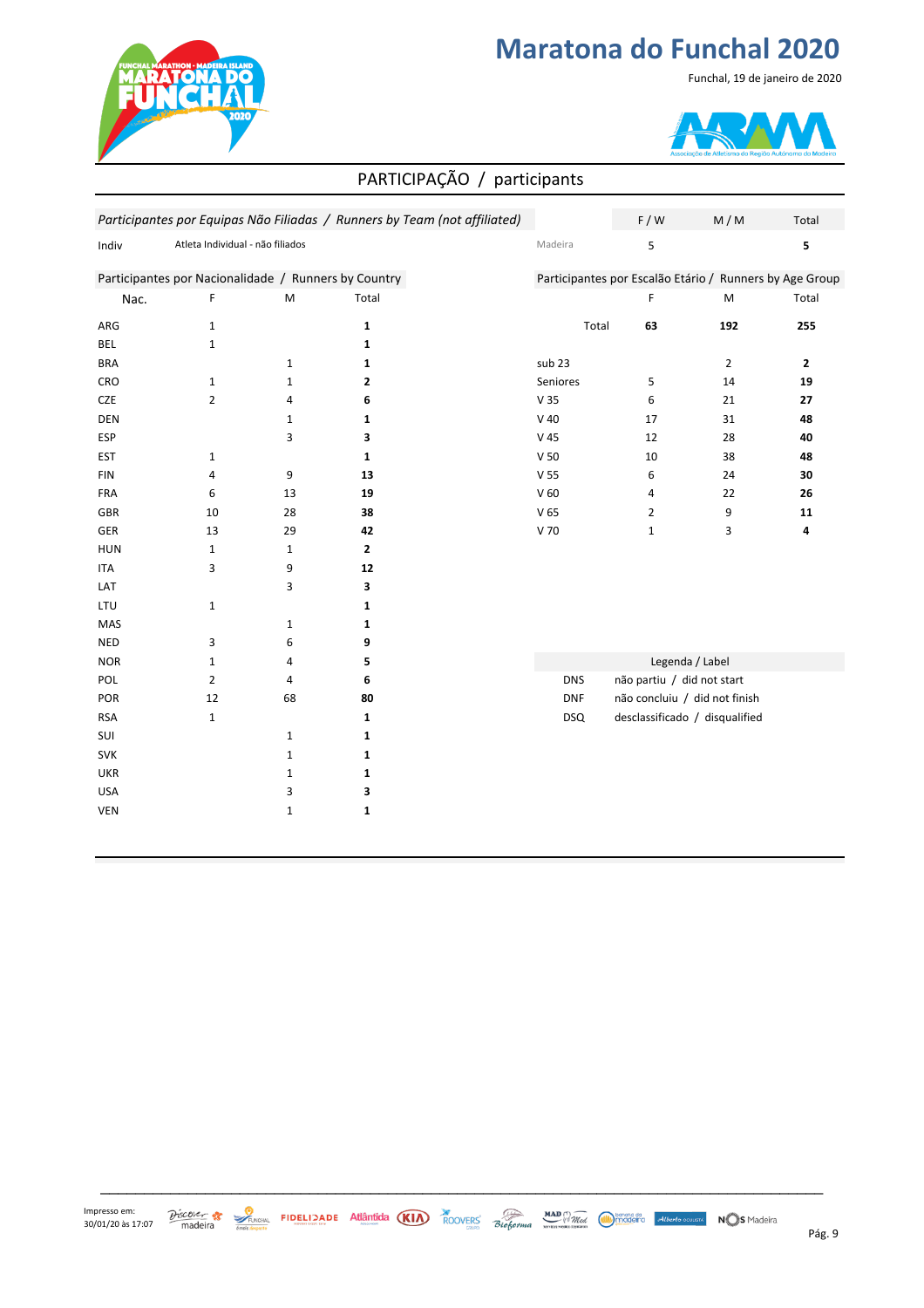

#### RESULTADOS POR ESCALÃO / results by age group



Funchal, 19 de janeiro de 2020

#### **FEMININOS / women**

| Classif. | Geral/F | Atleta | Nac. | Ano Nasc. | Escalão | Clube |  | Equipa (nf) Tempo Oficial | Tempo Real |
|----------|---------|--------|------|-----------|---------|-------|--|---------------------------|------------|
| $Sub-23$ |         |        |      |           |         |       |  |                           |            |
|          |         |        |      |           |         |       |  |                           |            |

|                |                 |                   |            | <b>Seniores</b> |          |           |         |         |
|----------------|-----------------|-------------------|------------|-----------------|----------|-----------|---------|---------|
| 1 <sup>a</sup> | 19ª             | Stéphanie Schmitz | <b>BEL</b> | 1985            | Seniores | RCC /fo   | 3:58:40 | 3:58:28 |
| 2 <sup>a</sup> | 23ª             | Angela Lasarte    | ARG        | 1988            | Seniores | Indiv /fo | 4:01:34 | 4:01:24 |
| 3ª             | 27 <sup>a</sup> | Kirsty Angel      | <b>GBR</b> | 1988            | Seniores | Indiv /fo | 4:26:24 | 4:26:03 |
| 4 <sup>a</sup> | 38ª             | Sarah Labdi       | <b>GER</b> | 1988            | Seniores | Indiv /fo | 4:53:21 | 4:53:21 |

|                | Veteranas 35    |                             |            |      |                 |           |         |         |  |  |  |  |
|----------------|-----------------|-----------------------------|------------|------|-----------------|-----------|---------|---------|--|--|--|--|
| 1 <sup>a</sup> | 3ª              | Doris Marguardt             | <b>GER</b> | 1983 | V <sub>35</sub> | Indiv /fo | 3:03:59 | 3:03:59 |  |  |  |  |
| 2 <sup>a</sup> | 10 <sup>a</sup> | Aleksandra Krzywiecka       | POL        | 1982 | V <sub>35</sub> | Indiv /fo | 3:43:59 | 3:43:56 |  |  |  |  |
| 3ª             | 11 <sup>2</sup> | Barbro Lindkvam             | <b>NOR</b> | 1982 | V <sub>35</sub> | Indiv /fo | 3:44:43 | 3:44:21 |  |  |  |  |
| 4 <sup>a</sup> | 20 <sup>a</sup> | Ivana Babkova               | <b>CZE</b> | 1984 | V <sub>35</sub> | Indiv /fo | 3:59:05 | 3:58:51 |  |  |  |  |
| 5 <sup>a</sup> | 35ª             | Michelle Taylor             | <b>GBR</b> | 1980 | V <sub>35</sub> | MVR /fo   | 4:42:42 | 4:42:25 |  |  |  |  |
| 6 <sup>a</sup> | 54 <sup>a</sup> | <b>Sharon Masling-Jones</b> | <b>GBR</b> | 1984 | V <sub>35</sub> | Indiv /fo | 5:41:38 | 5:41:31 |  |  |  |  |

|                 | Veteranas 40       |                         |            |      |        |              |         |         |  |  |  |
|-----------------|--------------------|-------------------------|------------|------|--------|--------------|---------|---------|--|--|--|
| 1 <sup>a</sup>  | 1 <sup>2</sup>     | Rosa Madureira          | POR        | 1977 | $V$ 40 | ADM/fo       | 2:50:09 | 2:50:09 |  |  |  |
| 2 <sup>a</sup>  | 2 <sup>a</sup>     | Mónica Ferreira         | POR        | 1977 | $V$ 40 | Indiv /fo    | 2:59:59 | 2:59:59 |  |  |  |
| 3ª              | 4ª                 | Veronika Jurisic        | <b>CRO</b> | 1977 | $V$ 40 | Indiv /fo    | 3:06:51 | 3:06:49 |  |  |  |
| 4 <sup>a</sup>  | 5ª                 | Marisa Costa            | POR        | 1979 | $V$ 40 | NOEI /fo     | 3:21:23 | 3:21:22 |  |  |  |
| 5 <sup>a</sup>  | <b>7ª</b>          | Renate Van Huffel       | <b>NED</b> | 1977 | $V$ 40 | Indiv /fo    | 3:37:10 | 3:37:01 |  |  |  |
| 6 <sup>a</sup>  | 13 <sup>a</sup>    | Tânia Gaspar            | POR        | 1976 | $V$ 40 | <b>CDES</b>  | 3:47:32 | 3:47:29 |  |  |  |
| 7ª              | 15 <sup>a</sup>    | Peggy Moricelly         | <b>FRA</b> | 1977 | $V$ 40 | RS10/fo      | 3:52:25 | 3:52:19 |  |  |  |
| 8 <sup>a</sup>  | 16 <sup>a</sup>    | Maria João Abreu        | POR        | 1975 | $V$ 40 | <b>CDCPM</b> | 3:52:49 | 3:52:36 |  |  |  |
| 9ª              | 17 <sup>a</sup>    | Nicole Peters           | GER        | 1977 | $V$ 40 | TEA /fo      | 3:53:09 | 3:53:02 |  |  |  |
| 10 <sup>a</sup> | 22 <sup>a</sup>    | Susana Alegria          | POR        | 1979 | $V$ 40 | AFIS /fo     | 4:00:50 | 4:00:39 |  |  |  |
| 11 <sup>a</sup> | $24^{\frac{3}{2}}$ | Anna Ciolek             | POL        | 1980 | $V$ 40 | Indiv /fo    | 4:03:56 | 4:03:50 |  |  |  |
| 12 <sup>a</sup> | 32 <sup>a</sup>    | Elke Franke             | <b>GER</b> | 1975 | $V$ 40 | Indiv /fo    | 4:31:28 | 4:30:56 |  |  |  |
| 13 <sup>a</sup> | 42ª                | Katalin Mezei           | <b>HUN</b> | 1977 | $V$ 40 | HAJT /fo     | 5:09:52 | 5:09:30 |  |  |  |
| 14 <sup>a</sup> | 48ª                | Ludivine Remy           | <b>FRA</b> | 1977 | $V$ 40 | SUN /fo      | 5:24:20 | 5:24:01 |  |  |  |
| 15 <sup>a</sup> | 50ª                | Paradee Choetsopon      | GER        | 1977 | $V$ 40 | TSVRC/fo     | 5:26:17 | 5:25:50 |  |  |  |
| 16 <sup>a</sup> | 51 <sup>a</sup>    | <b>Heather Whiteley</b> | <b>GBR</b> | 1978 | $V$ 40 | Indiv /fo    | 5:26:25 | 5:25:59 |  |  |  |
| 17 <sup>a</sup> | 57ª                | Nadia Brivio            | <b>ITA</b> | 1975 | $V$ 40 | TRAVM /fo    | 5:46:26 | 5:46:21 |  |  |  |

| Veteranas 45   |                 |                |            |      |      |              |         |         |  |  |
|----------------|-----------------|----------------|------------|------|------|--------------|---------|---------|--|--|
| 1 <sup>a</sup> | 6 <sup>a</sup>  | Antie Müller   | <b>GER</b> | 1970 | V 45 | SCHS /fo     | 3:34:06 | 3:33:56 |  |  |
| 2 <sup>a</sup> | 12 <sup>a</sup> | Kerstin Henkel | GER        | 1970 | V 45 | Indiv /fo    | 3:46:30 | 3:46:24 |  |  |
| 3ª             | 21 <sup>a</sup> | Judite Câmara  | POR        | 1974 | V 45 | <b>CDCPM</b> | 3:59:15 | 3:59:02 |  |  |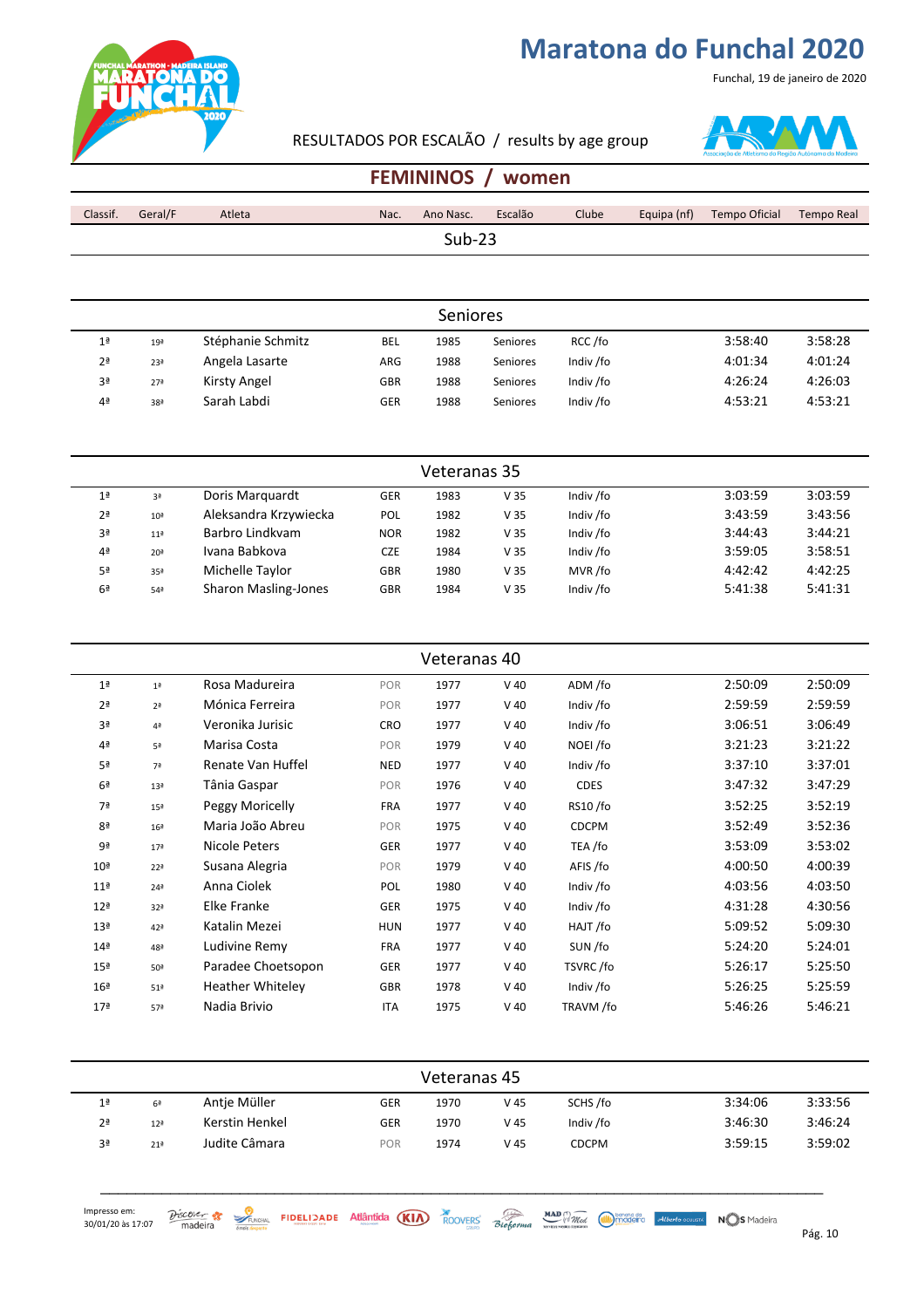Funchal, 19 de janeiro de 2020



#### RESULTADOS POR ESCALÃO / results by age group



#### **FEMININOS / women**

| Classif.        | Geral/F         | Atleta               | Nac.       | Ano Nasc. | Escalão         | Clube     | Equipa (nf) | <b>Tempo Oficial</b> | <b>Tempo Real</b> |
|-----------------|-----------------|----------------------|------------|-----------|-----------------|-----------|-------------|----------------------|-------------------|
| 4 <sup>a</sup>  | 28ª             | Ingrida Voicechovska | LTU        | 1973      | V <sub>45</sub> | Indiv /fo |             | 4:28:40              | 4:28:23           |
| 5ª              | 31 <sup>a</sup> | Sancha Campanella    | POR        | 1973      | V <sub>45</sub> | ADC       |             | 4:30:39              | 4:30:29           |
| 6 <sup>a</sup>  | 33 <sup>a</sup> | Minna Nieminen       | <b>FIN</b> | 1972      | V <sub>45</sub> | Indiv /fo |             | 4:32:03              | 4:31:42           |
| 7ª              | 36 <sup>a</sup> | Adriana Anna Tommasi | <b>ITA</b> | 1974      | V <sub>45</sub> | TRAVM /fo |             | 4:43:46              | 4:43:36           |
| 8ª              | 40ª             | Aimee Midgley        | <b>GBR</b> | 1974      | V <sub>45</sub> | RRRR /fo  |             | 5:04:07              | 5:03:43           |
| 9ª              | 46 <sup>3</sup> | Michaela Novakova    | <b>CZE</b> | 1971      | V <sub>45</sub> | Indiv /fo |             | 5:18:56              | 5:18:37           |
| 10 <sup>a</sup> | 47ª             | Karin Vogelmann      | <b>GER</b> | 1970      | V <sub>45</sub> | Indiv /fo |             | 5:23:38              | 5:23:20           |
| 11 <sup>a</sup> | 49ª             | Monique Waning       | <b>NED</b> | 1970      | V <sub>45</sub> | Indiv /fo |             | 5:25:36              | 5:25:27           |
|                 |                 |                      |            |           |                 |           |             |                      |                   |

| Veteranas 50   |                 |                          |            |      |                 |           |         |         |  |  |  |
|----------------|-----------------|--------------------------|------------|------|-----------------|-----------|---------|---------|--|--|--|
| 1 <sup>a</sup> | 8 <sup>a</sup>  | Isabel Moleiro           | <b>POR</b> | 1967 | V <sub>50</sub> | SSCGD /fo | 3:37:43 | 3:37:39 |  |  |  |
| 2 <sup>a</sup> | 9ª              | Cathy Leost              | <b>FRA</b> | 1969 | V <sub>50</sub> | 100MC/fo  | 3:41:53 | 3:41:43 |  |  |  |
| 3ª             | 14 <sup>a</sup> | Birgi Putkonen           | <b>FIN</b> | 1965 | V <sub>50</sub> | RRR /fo   | 3:50:17 | 3:50:08 |  |  |  |
| 4 <sup>a</sup> | 18 <sup>a</sup> | <b>Felicidade Soares</b> | POR        | 1965 | V <sub>50</sub> | VIP-RC    | 3:54:46 | 3:54:33 |  |  |  |
| 5 <sup>a</sup> | 26 <sup>a</sup> | Elke Schmitz             | <b>GER</b> | 1969 | V <sub>50</sub> | LGPL /fo  | 4:21:12 | 4:21:04 |  |  |  |
| 6 <sup>a</sup> | 30 <sup>a</sup> | Tatiana Brustolon        | <b>ITA</b> | 1965 | V <sub>50</sub> | NESS /fo  | 4:29:59 | 4:29:43 |  |  |  |
| 7ª             | 39ª             | Moll Marie               | <b>FRA</b> | 1969 | V <sub>50</sub> | Indiv /fo | 4:54:16 | 4:54:08 |  |  |  |
| 8 <sup>a</sup> | 44ª             | Ilda André               | POR        | 1968 | V <sub>50</sub> | CNF-SÉ    | 5:12:40 | 5:12:33 |  |  |  |
| 9ª             | 52ª             | Donna Richards           | <b>GBR</b> | 1966 | V <sub>50</sub> | SLH/fo    | 5:39:01 | 5:38:37 |  |  |  |

| Veteranas 55   |                 |                       |            |      |                 |           |         |         |  |  |  |
|----------------|-----------------|-----------------------|------------|------|-----------------|-----------|---------|---------|--|--|--|
| 1 <sup>a</sup> | 25 <sup>a</sup> | Andrea Fiehring       | <b>GER</b> | 1961 | V <sub>55</sub> | LAUF /fo  | 4:08:44 | 4:08:30 |  |  |  |
| 2 <sup>a</sup> | 29ª             | Wanda Macdonald       | <b>GBR</b> | 1961 | V <sub>55</sub> | STAC/fo   | 4:29:59 | 4:29:47 |  |  |  |
| 3ª             | 34 <sup>a</sup> | Michelle Smale        | <b>GBR</b> | 1963 | V <sub>55</sub> | STAC/fo   | 4:32:11 | 4:32:00 |  |  |  |
| 4 <sup>a</sup> | 37 <sup>a</sup> | Sonja Da Mata         | <b>RSA</b> | 1962 | V <sub>55</sub> | Indiv /fo | 4:49:48 | 4:49:41 |  |  |  |
| 5ª             | 55ª             | <b>Guery Blandine</b> | <b>FRA</b> | 1964 | V <sub>55</sub> | Indiv /fo | 5:45:52 | 5:45:45 |  |  |  |
| 6 <sup>a</sup> | 58ª             | Gabriele Herzig       | <b>GER</b> | 1964 | V <sub>55</sub> | Indiv /fo | 5:49:56 | 5:49:35 |  |  |  |

| Veteranas 60   |     |                    |            |      |      |           |         |         |  |  |
|----------------|-----|--------------------|------------|------|------|-----------|---------|---------|--|--|
| 1ª             | 41ª | Seija Toikander    | FIN        | 1956 | V 60 | Indiv /fo | 5:06:03 | 5:05:43 |  |  |
| 2 <sup>a</sup> | 43ª | Claudine Gauguelin | <b>FRA</b> | 1959 | V 60 | Indiv /fo | 5:10:48 | 5:10:28 |  |  |
| 3ª             | 45ª | Solweig Curian     | <b>GER</b> | 1957 | V 60 | Indiv /fo | 5:13:21 | 5:13:04 |  |  |

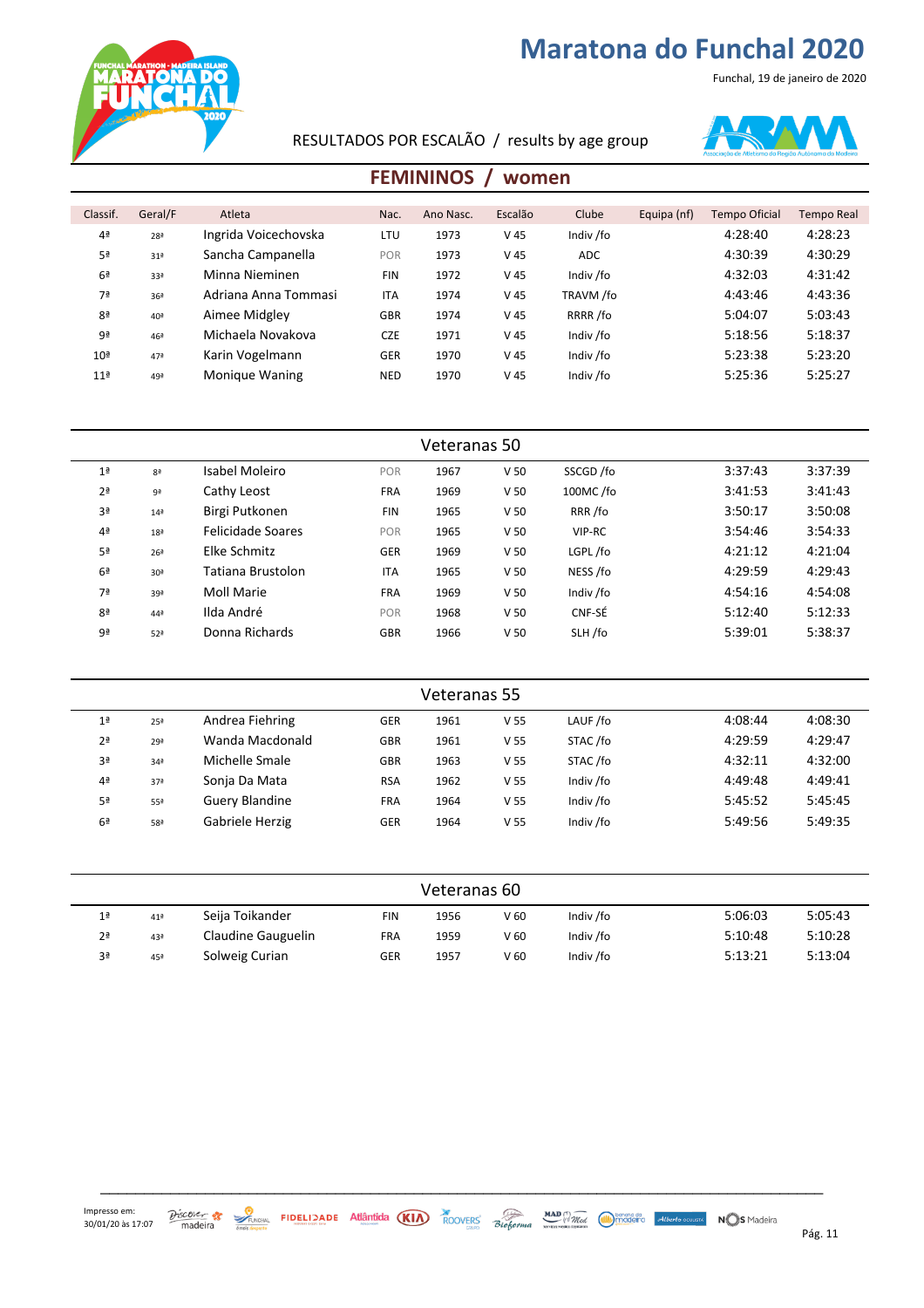Funchal, 19 de janeiro de 2020



RESULTADOS POR ESCALÃO / results by age group



#### **FEMININOS / women**

| Classif.       | Geral/F         | Atleta           | Nac.       | Ano Nasc. | Escalão         | Clube     | Equipa (nf) | Tempo Oficial | Tempo Real |
|----------------|-----------------|------------------|------------|-----------|-----------------|-----------|-------------|---------------|------------|
| Veteranas 65   |                 |                  |            |           |                 |           |             |               |            |
| 1 <sup>a</sup> | 56ª             | Sima Fern        | <b>GER</b> | 1954      | V <sub>65</sub> | Indiv /fo |             | 5:46:02       | 5:45:35    |
| 2 <sup>a</sup> | 60 <sup>a</sup> | Christine Hobson | <b>GBR</b> | 1953      | V <sub>65</sub> | Indiv /fo |             | 6:07:27       | 6:07:04    |
|                |                 |                  |            |           |                 |           |             |               |            |

|                     |     |               |            | Veteranas | $\overline{\phantom{a}}$<br>v |        |         |         |
|---------------------|-----|---------------|------------|-----------|-------------------------------|--------|---------|---------|
| 1 <sup>a</sup><br>- | 59ª | Leili Teeväli | <b>EST</b> | 1946      | V <sub>70</sub>               | SKP/fo | 6:04:14 | 6:04:08 |

Impresso em: 





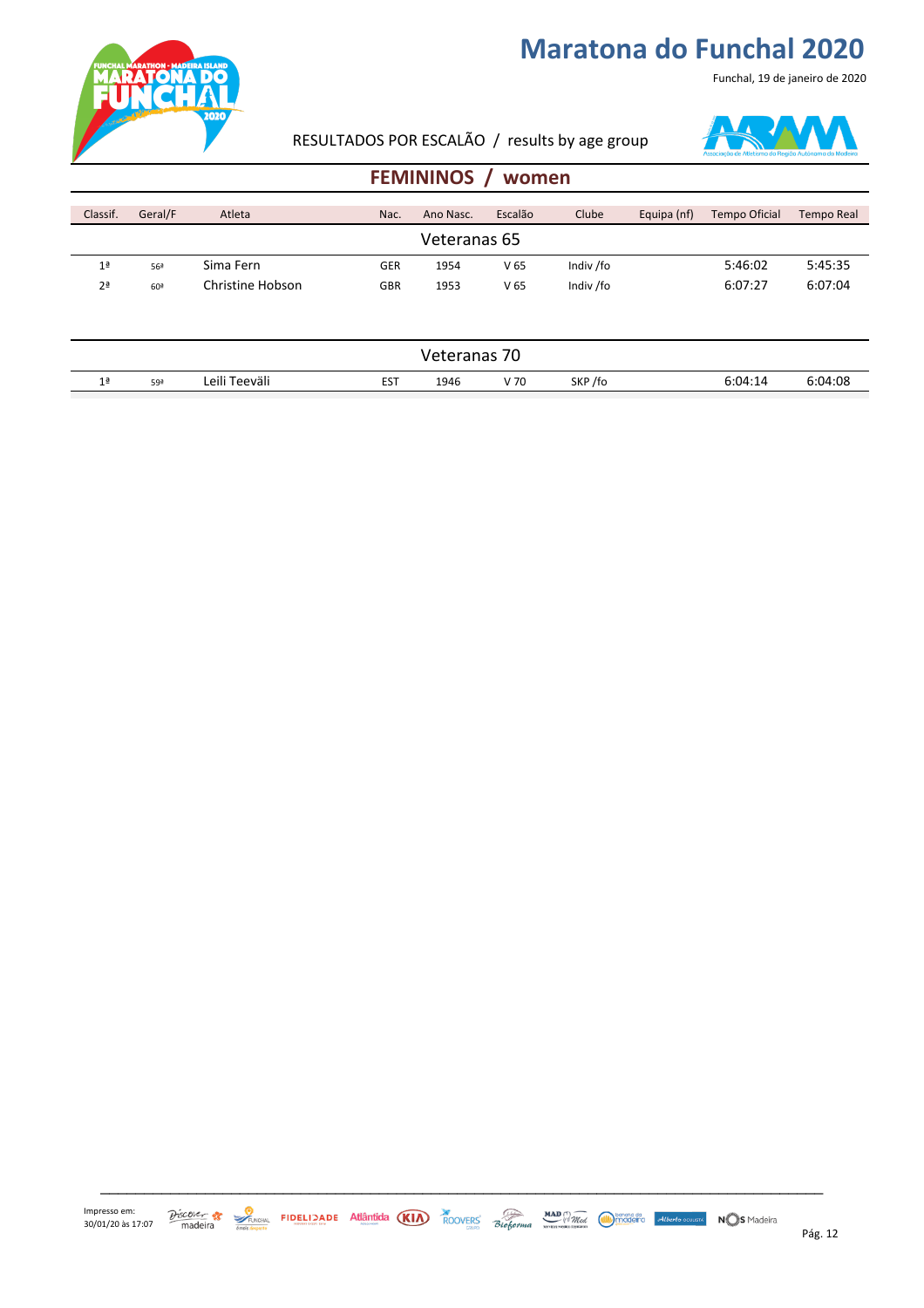

Funchal, 19 de janeiro de 2020

#### RESULTADOS POR ESCALÃO / results by age group



#### **MASCULINOS** / men

| Classif.        | Geral/M        | Atleta                | Nac.       | Ano Nasc. | Escalão  | Clube        | Equipa (nf) | <b>Tempo Oficial</b> | Tempo Real |  |  |  |
|-----------------|----------------|-----------------------|------------|-----------|----------|--------------|-------------|----------------------|------------|--|--|--|
|                 | $Sub-23$       |                       |            |           |          |              |             |                      |            |  |  |  |
| 1 <sup>a</sup>  | 68º            | Conor Vonderahe       | <b>USA</b> | 1999      | sub 23   | Indiv /fo    |             | 3:53:01              | 3:52:54    |  |  |  |
| 2 <sup>a</sup>  | 1519           | William Dean          | <b>GBR</b> | 1999      | sub 23   | Indiv /fo    |             | 4:58:01              | 4:57:37    |  |  |  |
|                 |                |                       |            |           |          |              |             |                      |            |  |  |  |
|                 |                |                       |            |           |          |              |             |                      |            |  |  |  |
| Seniores        |                |                       |            |           |          |              |             |                      |            |  |  |  |
| 1 <sup>a</sup>  | 1 <sup>°</sup> | <b>Bruno Moniz</b>    | POR        | 1991      | Seniores | <b>ADRAP</b> |             | 2:29:54              | 2:29:54    |  |  |  |
| 2 <sup>a</sup>  | 2 <sup>o</sup> | Rogerio Bessa         | POR        | 1985      | Seniores | JOBRA /fo    |             | 2:34:57              | 2:34:57    |  |  |  |
| 3 <sup>a</sup>  | 3 <sup>o</sup> | David Perlich         | <b>GER</b> | 1991      | Seniores | Indiv /fo    |             | 2:44:25              | 2:44:25    |  |  |  |
| 4 <sup>a</sup>  | 192            | George Sedlak         | <b>GBR</b> | 1988      | Seniores | Indiv /fo    |             | 3:14:01              | 3:13:54    |  |  |  |
| 5ª              | 27º            | Raúl Alves            | POR        | 1988      | Seniores | ADRAP        |             | 3:23:56              | 3:23:48    |  |  |  |
| 6 <sup>a</sup>  | 80º            | Richard Imperial      | <b>FRA</b> | 1991      | Seniores | Indiv /fo    |             | 3:59:13              | 3:59:08    |  |  |  |
| 7ª              | 1019           | Christian Danscheidt  | <b>GER</b> | 1986      | Seniores | LAUF/fo      |             | 4:11:51              | 4:11:36    |  |  |  |
| 8ª              | 105º           | Mykola Shlaban        | <b>UKR</b> | 1993      | Seniores | Indiv /fo    |             | 4:16:14              | 4:16:04    |  |  |  |
| 9ª              | 1079           | Élvio Silva           | POR        | 1986      | Seniores | CAFH         |             | 4:18:06              | 4:17:40    |  |  |  |
| 10 <sup>a</sup> | 133º           | <b>Roy Sistermans</b> | <b>NED</b> | 1989      | Seniores | Indiv /fo    |             | 4:43:13              | 4:42:34    |  |  |  |
| 11 <sup>a</sup> | 1449           | Sufyan Khan           | GBR        | 1992      | Seniores | FAR /fo      |             | 4:53:56              | 4:53:31    |  |  |  |
| 12 <sup>a</sup> | 1569           | Mike Swinyard         | <b>GBR</b> | 1994      | Seniores | Indiv /fo    |             | 5:08:00              | 5:07:34    |  |  |  |
| 13 <sup>a</sup> | 1719           | Fraser Gibson         | <b>GBR</b> | 1991      | Seniores | Indiv /fo    |             | 5:23:12              | 5:23:04    |  |  |  |
|                 |                |                       |            |           |          |              |             |                      |            |  |  |  |

|                 | Veteranos 35   |                       |            |      |                 |              |       |         |         |  |  |  |
|-----------------|----------------|-----------------------|------------|------|-----------------|--------------|-------|---------|---------|--|--|--|
| 1 <sup>a</sup>  | 4º             | Mark Macedo           | POR        | 1981 | V <sub>35</sub> | FCPF/fo      |       | 2:47:09 | 2:47:09 |  |  |  |
| 2 <sup>a</sup>  | 5º             | Élvio Sousa           | POR        | 1983 | V <sub>35</sub> | <b>ADRAP</b> |       | 2:53:36 | 2:53:36 |  |  |  |
| 3 <sup>a</sup>  | 6 <sup>°</sup> | Luís Barradas         | POR        | 1981 | V <sub>35</sub> | <b>CDES</b>  |       | 2:54:18 | 2:54:17 |  |  |  |
| 4 <sup>a</sup>  | 20º            | Mark Bebbington       | GBR        | 1982 | V <sub>35</sub> | Indiv /fo    |       | 3:14:29 | 3:14:27 |  |  |  |
| 5 <sup>a</sup>  | 22º            | René Schumann         | GER        | 1980 | V <sub>35</sub> | LFVO /fo     |       | 3:15:16 | 3:15:15 |  |  |  |
| 6 <sup>a</sup>  | 24º            | <b>Hilario Mendes</b> | POR        | 1984 | V <sub>35</sub> | nf           | Indiv | 3:19:58 | 3:19:54 |  |  |  |
| 7ª              | 28º            | Mark Pereira          | <b>GBR</b> | 1982 | V <sub>35</sub> | BJOG /fo     |       | 3:25:14 | 3:24:59 |  |  |  |
| 8 <sup>a</sup>  | 33º            | Paulo Gomes           | POR        | 1980 | V <sub>35</sub> | Indiv /fo    |       | 3:29:52 | 3:29:45 |  |  |  |
| 9ª              | 37º            | Jose Rodriguez        | <b>VEN</b> | 1980 | V <sub>35</sub> | ACM-M        |       | 3:33:29 | 3:33:28 |  |  |  |
| 10 <sup>a</sup> | 41º            | Ctibor Kacer          | <b>CZE</b> | 1982 | V <sub>35</sub> | Indiv /fo    |       | 3:35:32 | 3:35:32 |  |  |  |
| 11 <sup>a</sup> | 67º            | Andreas Bilger        | GER        | 1983 | V <sub>35</sub> | Indiv /fo    |       | 3:52:39 | 3:52:35 |  |  |  |
| 12 <sup>a</sup> | 90º            | Sandro Rocha          | POR        | 1981 | V <sub>35</sub> | Indiv /fo    |       | 4:05:29 | 4:05:13 |  |  |  |
| 13 <sup>a</sup> | 98º            | Alessandro Peca       | <b>ITA</b> | 1980 | V <sub>35</sub> | TRAVM /fo    |       | 4:10:08 | 4:09:54 |  |  |  |
| 14 <sup>a</sup> | 103º           | <b>Romain Barthe</b>  | <b>FRA</b> | 1981 | V <sub>35</sub> | Indiv /fo    |       | 4:13:37 | 4:13:23 |  |  |  |
| 15 <sup>a</sup> | 1089           | Ashley Simcock        | <b>GBR</b> | 1982 | V <sub>35</sub> | Indiv /fo    |       | 4:18:07 | 4:17:40 |  |  |  |
| 16 <sup>a</sup> | 1289           | Jan Kaufholz          | GER        | 1984 | V <sub>35</sub> | Indiv /fo    |       | 4:37:14 | 4:36:54 |  |  |  |
| 17 <sup>a</sup> | 1399           | Rodrigo Sousa         | POR        | 1984 | V <sub>35</sub> | <b>CSM</b>   |       | 4:48:52 | 4:48:48 |  |  |  |
| 18 <sup>a</sup> | 149º           | Sérgio Catarino       | POR        | 1982 | V <sub>35</sub> | <b>CMOF</b>  |       | 4:57:01 | 4:56:51 |  |  |  |
| 19 <sup>a</sup> | 158º           | Nicolas Weislinger    | <b>FRA</b> | 1980 | V <sub>35</sub> | SUN/fo       |       | 5:08:22 | 5:08:03 |  |  |  |
| 20 <sup>a</sup> | 160º           | Milán Attila Nagy     | <b>HUN</b> | 1981 | V <sub>35</sub> | HAJT/fo      |       | 5:09:51 | 5:09:29 |  |  |  |

\_\_\_\_\_\_\_\_\_\_\_\_\_\_\_\_\_\_\_\_\_\_\_\_\_\_\_\_\_\_\_\_\_\_\_\_\_\_\_\_\_\_\_\_\_\_\_\_\_\_\_\_\_\_\_\_\_\_\_\_\_\_\_\_\_\_\_\_\_\_\_\_\_\_\_\_\_\_\_\_\_\_\_

 $30/01/20$  às  $17:07$  madeira  $\frac{30}{2}$  reaction  $\frac{30}{2}$  reaction  $\frac{30}{2}$  reaction  $\frac{30}{2}$  reaction  $\frac{30}{2}$  reaction  $\frac{30}{2}$  reaction  $\frac{30}{2}$  reaction  $\frac{30}{2}$  reaction  $\frac{30}{2}$  reaction  $\frac{30}{2}$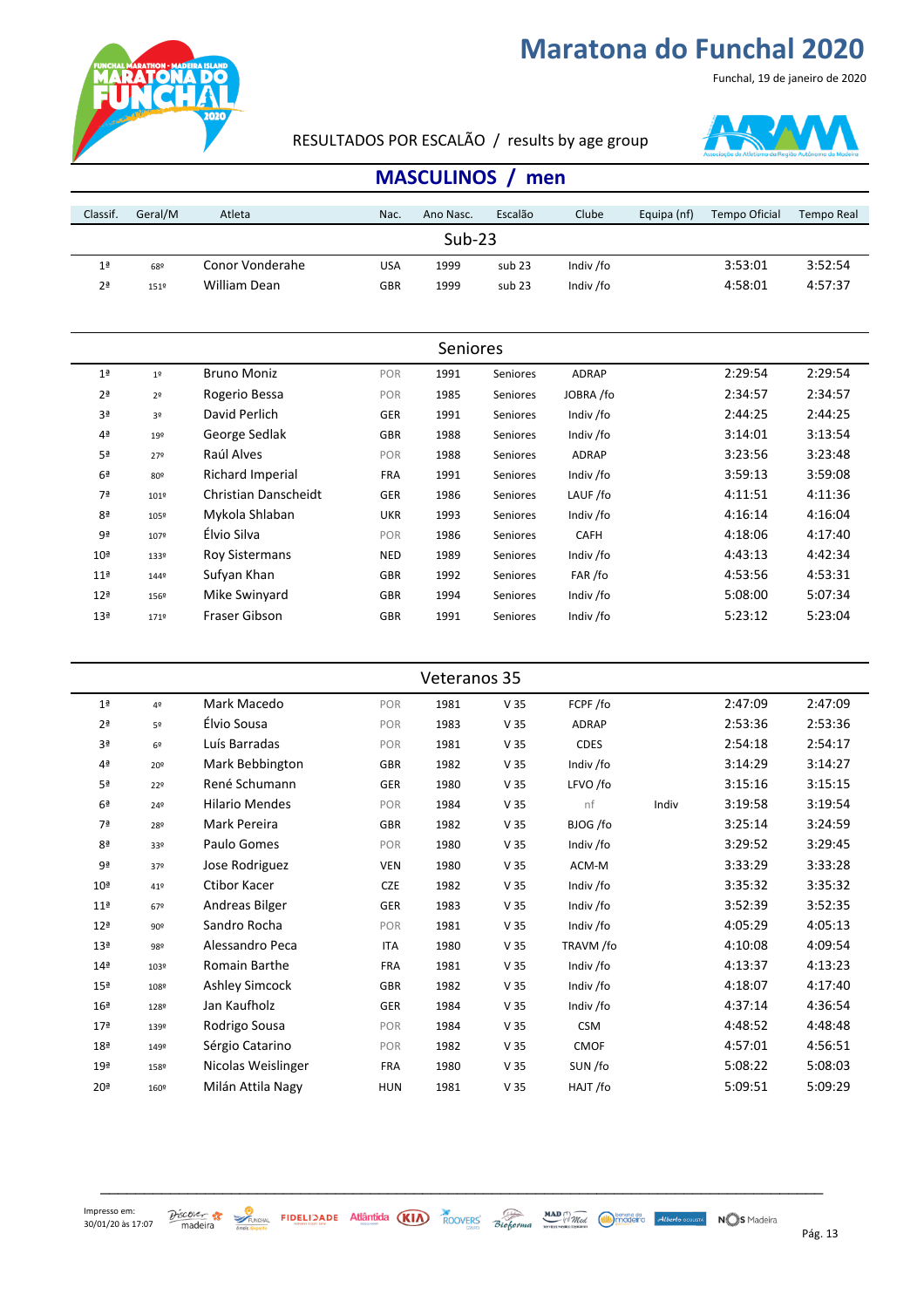ONA

#### RESULTADOS POR ESCALÃO / results by age group



Funchal, 19 de janeiro de 2020

#### **MASCULINOS** / men

| Classif.        | Geral/M         | Atleta               | Nac.       | Ano Nasc.    | Escalão | Clube       | Equipa (nf) | Tempo Oficial | <b>Tempo Real</b> |
|-----------------|-----------------|----------------------|------------|--------------|---------|-------------|-------------|---------------|-------------------|
|                 |                 |                      |            | Veteranos 40 |         |             |             |               |                   |
| 1 <sup>a</sup>  | 7 <sup>°</sup>  | <b>Manuel Jesus</b>  | POR        | 1978         | $V$ 40  | CDI-M       |             | 2:56:42       | 2:56:41           |
| 2 <sup>a</sup>  | 8º              | Marius Nakkeid       | <b>NOR</b> | 1976         | $V$ 40  | ROMU /fo    |             | 2:59:01       | 2:58:58           |
| 3ª              | 12 <sup>°</sup> | Nuno Castanha        | POR        | 1976         | $V$ 40  | CDES        |             | 3:05:04       | 3:05:03           |
| 4ª              | 149             | Julien Cazorla       | <b>FRA</b> | 1978         | $V$ 40  | Indiv /fo   |             | 3:07:59       | 3:07:55           |
| 5ª              | 172             | Joerg Peters         | GER        | 1978         | $V$ 40  | TEA /fo     |             | 3:11:41       | 3:11:33           |
| 6 <sup>a</sup>  | 18º             | <b>Manuel Bessa</b>  | POR        | 1978         | $V$ 40  | FCPF/fo     |             | 3:13:13       | 3:13:13           |
| 7ª              | 25º             | Hélder Gouveia       | POR        | 1977         | $V$ 40  | CDI-M       |             | 3:21:13       | 3:21:12           |
| 8ª              | 45º             | Peter Lloyd          | <b>GBR</b> | 1977         | $V$ 40  | Indiv /fo   |             | 3:36:12       | 3:36:06           |
| 9ª              | 46º             | <b>Nelson Neves</b>  | POR        | 1975         | $V$ 40  | AJS         |             | 3:37:02       | 3:36:59           |
| 10 <sup>a</sup> | 47º             | Eduardo Cadima       | POR        | 1978         | $V$ 40  | <b>CNSV</b> |             | 3:39:48       | 3:39:36           |
| 11 <sup>a</sup> | 50º             | Massimo Andreossi    | <b>ITA</b> | 1975         | $V$ 40  | Indiv /fo   |             | 3:43:16       | 3:43:07           |
| 12 <sup>a</sup> | 51º             | Mário Francisco      | POR        | 1977         | $V$ 40  | GDC-M       |             | 3:43:45       | 3:43:21           |
| 13 <sup>a</sup> | 54º             | John Hewson          | <b>GBR</b> | 1977         | $V$ 40  | Indiv /fo   |             | 3:44:53       | 3:44:46           |
| 14 <sup>a</sup> | 59º             | Miguel Piedade       | POR        | 1977         | $V$ 40  | Indiv /fo   |             | 3:47:38       | 3:47:26           |
| 15 <sup>a</sup> | 63º             | Dinis Ferreira       | POR        | 1976         | $V$ 40  | nf          | Indiv       | 3:50:51       | 3:50:29           |
| 16 <sup>a</sup> | 66º             | Mário dos Ramos      | POR        | 1977         | $V$ 40  | <b>CDES</b> |             | 3:51:09       | 3:51:07           |
| 17 <sup>a</sup> | 69º             | Roberto Telo         | POR        | 1978         | $V$ 40  | AFIS /fo    |             | 3:53:13       | 3:53:02           |
| 18 <sup>a</sup> | 78º             | Alexandre Nogueira   | POR        | 1979         | $V$ 40  | nf          | Indiv       | 3:58:35       | 3:58:18           |
| 19 <sup>a</sup> | 86º             | Andre Schlueter      | <b>GER</b> | 1978         | $V$ 40  | VIAR /fo    |             | 4:01:53       | 4:01:47           |
| 20 <sup>a</sup> | 93º             | Rui Pereira          | POR        | 1975         | $V$ 40  | PAPA / fo   |             | 4:08:45       | 4:08:35           |
| 21 <sup>a</sup> | 95º             | <b>Marco Caires</b>  | POR        | 1977         | $V$ 40  | <b>CMOF</b> |             | 4:09:42       | 4:09:33           |
| 22 <sup>a</sup> | 113º            | Neil West            | <b>GBR</b> | 1980         | $V$ 40  | Indiv /fo   |             | 4:21:20       | 4:21:01           |
| 23ª             | 115º            | <b>Hélio Antunes</b> | POR        | 1979         | $V$ 40  | Indiv /fo   |             | 4:22:54       | 4:22:39           |
| 24 <sup>a</sup> | 130º            | Dinarte Garcês       | POR        | 1979         | $V$ 40  | IND-M       |             | 4:38:35       | 4:38:32           |
| 25 <sup>a</sup> | 145º            | Moll Raphaël         | FRA        | 1978         | $V$ 40  | Indiv /fo   |             | 4:54:16       | 4:54:06           |
| 26 <sup>a</sup> | 1549            | Alexandre Ferreira   | POR        | 1976         | $V$ 40  | Indiv /fo   |             | 5:05:29       | 5:05:13           |
| 27 <sup>a</sup> | 1559            | Mirco Fischer        | GER        | 1975         | $V$ 40  | Indiv /fo   |             | 5:07:19       | 5:06:59           |
| 28ª             | 1619            | Javier Lucas         | ESP        | 1980         | $V$ 40  | 30MANO /fo  |             | 5:10:27       | 5:10:07           |
| 29ª             | 166º            | Virgilio Mendes      | POR        | 1977         | $V$ 40  | Indiv /fo   |             | 5:14:50       | 5:14:50           |
| 30 <sup>a</sup> | 168º            | Gustavo Polo         | <b>ESP</b> | 1977         | $V$ 40  | Indiv /fo   |             | 5:16:27       | 5:16:26           |
| 31 <sup>a</sup> | 181º            | Renato F. Nóbrega    | POR        | 1977         | $V$ 40  | <b>NHR</b>  |             | 5:43:27       | 5:43:14           |

| Veteranos 45    |                 |                         |            |      |                 |                    |         |         |  |  |  |  |
|-----------------|-----------------|-------------------------|------------|------|-----------------|--------------------|---------|---------|--|--|--|--|
| 1 <sup>a</sup>  | 11 <sup>°</sup> | José Ferreira           | POR        | 1974 | V <sub>45</sub> | CCS /fo            | 3:02:45 | 3:02:45 |  |  |  |  |
| 2 <sup>a</sup>  | 13 <sup>°</sup> | David Smithers          | GBR        | 1972 | V 45            | YKH /fo            | 3:05:26 | 3:05:22 |  |  |  |  |
| 3ª              | 23º             | <b>Dzintars Petrovs</b> | LAT        | 1973 | V <sub>45</sub> | MARK/fo            | 3:15:44 | 3:15:44 |  |  |  |  |
| 4 <sup>a</sup>  | 26º             | José Ferreira           | <b>POR</b> | 1973 | V <sub>45</sub> | JOBRA /fo          | 3:22:06 | 3:22:06 |  |  |  |  |
| 5 <sup>a</sup>  | 32 <sup>o</sup> | Shaun Pritchard         | <b>GBR</b> | 1970 | V <sub>45</sub> | SWINS /fo          | 3:27:19 | 3:27:10 |  |  |  |  |
| 6 <sup>a</sup>  | 34º             | Mariusz Gazda           | <b>POL</b> | 1971 | V 45            | KROS/fo            | 3:29:55 | 3:29:49 |  |  |  |  |
| 7ª              | 38º             | João Cabeleira          | POR        | 1973 | V <sub>45</sub> | <b>CSTRESS /fo</b> | 3:33:54 | 3:33:47 |  |  |  |  |
| 8 <sup>a</sup>  | 39º             | José M. Caires          | POR        | 1973 | V <sub>45</sub> | GDC-M              | 3:34:17 | 3:34:09 |  |  |  |  |
| 9ª              | 49º             | <b>Gerald Moricelly</b> | <b>FRA</b> | 1974 | V <sub>45</sub> | Indiv /fo          | 3:42:54 | 3:42:49 |  |  |  |  |
| 10 <sup>a</sup> | 57º             | Jaime Silva             | POR        | 1970 | V 45            | CPC-M              | 3:47:15 | 3:47:12 |  |  |  |  |

\_\_\_\_\_\_\_\_\_\_\_\_\_\_\_\_\_\_\_\_\_\_\_\_\_\_\_\_\_\_\_\_\_\_\_\_\_\_\_\_\_\_\_\_\_\_\_\_\_\_\_\_\_\_\_\_\_\_\_\_\_\_\_\_\_\_\_\_\_\_\_\_\_\_\_\_\_\_\_\_\_\_\_

Impresso em: 30/01/20 às 17:07

 $\frac{\partial f_{\text{2000M}}}{\partial f_{\text{2000M}}}\times\frac{\partial f_{\text{2000M}}}{\partial f_{\text{2000}}}\times\frac{F_{\text{100M}}}{F_{\text{200M}}}\times\frac{F_{\text{200M}}}{F_{\text{200M}}}\times\frac{F_{\text{200M}}}{F_{\text{200M}}}\times\frac{F_{\text{200M}}}{F_{\text{200M}}}\times\frac{F_{\text{200M}}}{F_{\text{200M}}}\times\frac{F_{\text{200M}}}{F_{\text{200M}}}\times\frac{$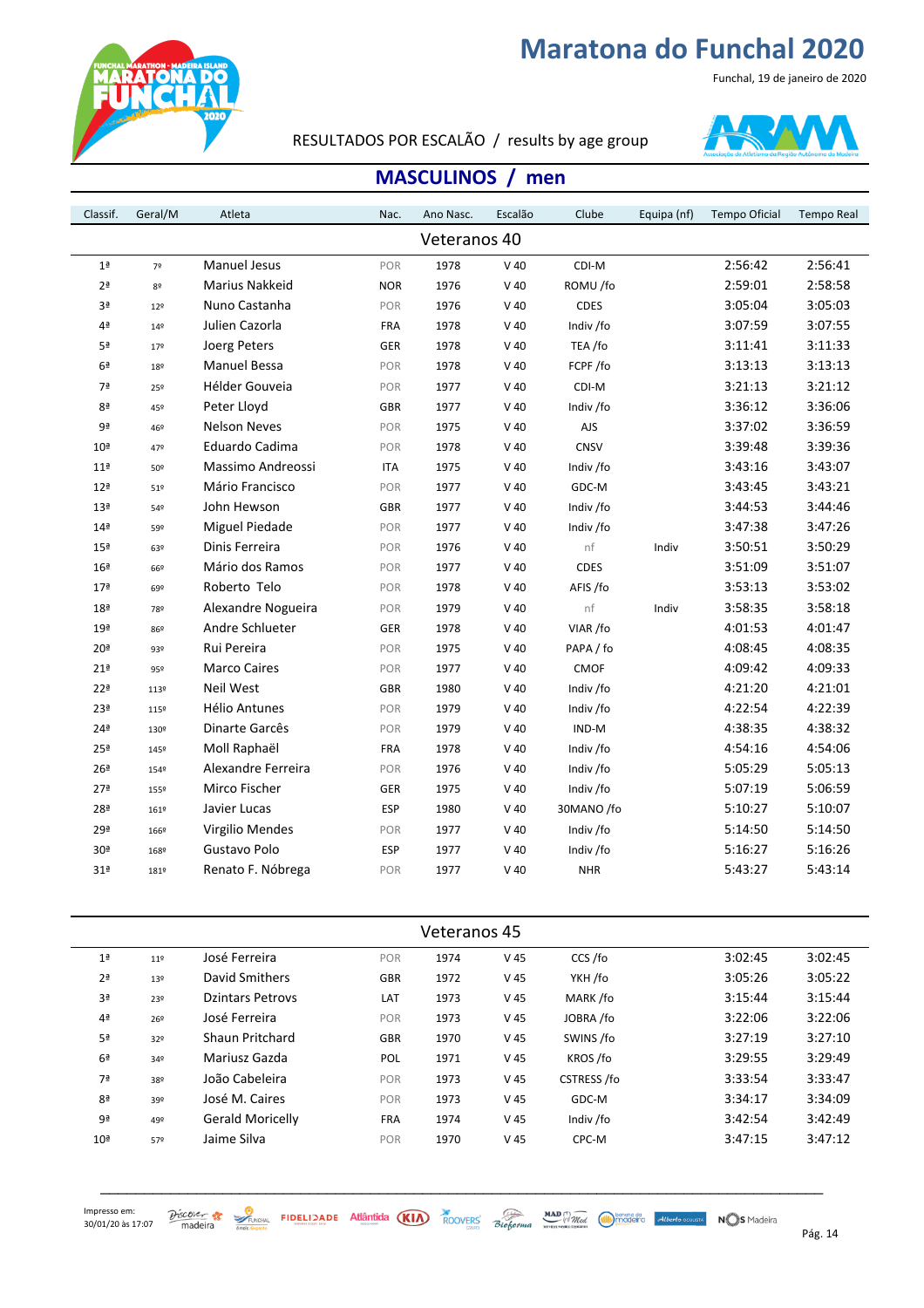Funchal, 19 de janeiro de 2020



#### RESULTADOS POR ESCALÃO / results by age group



#### **MASCULINOS** / men

| Classif.        | Geral/M | Atleta                      | Nac.       | Ano Nasc. | Escalão         | Clube        | Equipa (nf) | <b>Tempo Oficial</b> | Tempo Real |
|-----------------|---------|-----------------------------|------------|-----------|-----------------|--------------|-------------|----------------------|------------|
| 11 <sup>a</sup> | 70º     | Shezad Inayat               | <b>NOR</b> | 1970      | V <sub>45</sub> | SPIR /fo     |             | 3:54:08              | 3:54:00    |
| 12 <sup>a</sup> | 73º     | Pedro Santos                | POR        | 1972      | V <sub>45</sub> | Indiv /fo    |             | 3:54:58              | 3:54:53    |
| 13 <sup>a</sup> | 81º     | José Ant <sup>o</sup> Ramos | POR        | 1974      | V <sub>45</sub> | AJS          |             | 3:59:21              | 3:58:55    |
| 14 <sup>a</sup> | 83º     | Eric Gorman                 | <b>USA</b> | 1970      | V <sub>45</sub> | Indiv /fo    |             | 3:59:42              | 3:59:24    |
| 15 <sup>a</sup> | 84º     | João Câmara                 | POR        | 1971      | V 45            | <b>CDCPM</b> |             | 4:00:48              | 4:00:36    |
| 16 <sup>a</sup> | 94º     | Roy Bruhn                   | <b>GBR</b> | 1971      | V <sub>45</sub> | Indiv /fo    |             | 4:08:49              | 4:08:45    |
| 17 <sup>a</sup> | 96º     | Grzegorz Jagiello           | POL        | 1970      | V 45            | PNIS /fo     |             | 4:09:43              | 4:09:37    |
| 18 <sup>a</sup> | 99º     | Stephan Grönwoldt           | GER        | 1973      | V <sub>45</sub> | MTVS/fo      |             | 4:10:22              | 4:10:11    |
| 19 <sup>a</sup> | 1009    | Jakke Varjonen              | <b>FIN</b> | 1970      | V 45            | Indiv /fo    |             | 4:10:30              | 4:10:08    |
| 20 <sup>a</sup> | 1209    | Mike Kierdorf               | GER        | 1972      | V 45            | Indiv /fo    |             | 4:27:02              | 4:26:50    |
| 21 <sup>a</sup> | 1319    | Paulo Ribeiro               | POR        | 1972      | V 45            | Indiv /fo    |             | 4:41:27              | 4:41:18    |
| 22 <sup>a</sup> | 1329    | Kenneth Mackenzie           | GBR        | 1972      | V 45            | Indiv /fo    |             | 4:42:11              | 4:41:55    |
| 23 <sup>a</sup> | 1379    | <b>Emanuel Fernandes</b>    | POR        | 1973      | V <sub>45</sub> | <b>NHR</b>   |             | 4:47:59              | 4:47:47    |
| 24 <sup>a</sup> | 159º    | Gilbert Cuirana             | <b>FRA</b> | 1972      | V <sub>45</sub> | SUN/fo       |             | 5:08:23              | 5:08:01    |
| 25 <sup>a</sup> | 1679    | Francisco Sampaio           | POR        | 1972      | V 45            | ADC          |             | 5:15:55              | 5:15:46    |
| 26 <sup>a</sup> | 1729    | Paulo Gomes                 | POR        | 1973      | V 45            | ADC          |             | 5:24:18              | 5:24:09    |
| 27 <sup>a</sup> | 183º    | Steve Ryatt                 | GBR        | 1970      | V 45            | Indiv /fo    |             | 5:48:38              | 5:48:08    |
|                 |         |                             |            |           |                 |              |             |                      |            |

|                 | Veteranos 50   |                          |            |      |                 |                |             |         |         |  |  |
|-----------------|----------------|--------------------------|------------|------|-----------------|----------------|-------------|---------|---------|--|--|
| 1 <sup>a</sup>  | 9 <sup>o</sup> | Luca Rocco               | <b>ITA</b> | 1965 | V <sub>50</sub> | TRAVM /fo      |             | 2:59:02 | 2:59:02 |  |  |
| 2 <sup>a</sup>  | $10^{9}$       | Jorge Policarpo          | POR        | 1965 | V <sub>50</sub> | VIP-RC         |             | 3:01:22 | 3:01:22 |  |  |
| 3 <sup>a</sup>  | 16º            | Julian Brown             | <b>GBR</b> | 1965 | V <sub>50</sub> | MACH /fo       |             | 3:11:08 | 3:11:04 |  |  |
| 4ª              | 29º            | David Faustino           | POR        | 1965 | V <sub>50</sub> | SSCGD /fo      |             | 3:25:26 | 3:25:23 |  |  |
| 5ª              | 35º            | <b>Gottfried Schmitz</b> | <b>GER</b> | 1965 | V <sub>50</sub> | LGPL/fo        |             | 3:32:36 | 3:32:31 |  |  |
| 6 <sup>a</sup>  | 40º            | José Hilário             | POR        | 1965 | V <sub>50</sub> | nf             | Indiv       | 3:34:41 | 3:34:37 |  |  |
| 7ª              | 43º            | Mark Manley              | <b>GBR</b> | 1967 | V <sub>50</sub> | RSW /fo        |             | 3:35:35 | 3:35:24 |  |  |
| 8 <sup>a</sup>  | 52º            | Ricardo Manuel           | POR        | 1968 | V <sub>50</sub> | GDC-M          |             | 3:43:55 | 3:43:34 |  |  |
| 9ª              | 53º            | Radek Doktor             | <b>SVK</b> | 1966 | V <sub>50</sub> | DYN/fo         |             | 3:44:29 | 3:44:27 |  |  |
| 10 <sup>a</sup> | 56º            | Jorge Maia               | POR        | 1966 | V <sub>50</sub> | <b>BUDR/fo</b> |             | 3:45:32 | 3:45:25 |  |  |
| 11 <sup>a</sup> | 72º            | Rui Silva                | POR        | 1965 | V <sub>50</sub> | Indiv /fo      |             | 3:54:23 | 3:54:15 |  |  |
| 12 <sup>a</sup> | 74º            | Ronan Leost              | <b>FRA</b> | 1969 | V <sub>50</sub> | 100MC/fo       |             | 3:55:14 | 3:55:00 |  |  |
| 13 <sup>a</sup> | 75º            | Claude Marechal          | <b>FRA</b> | 1967 | V <sub>50</sub> | RCS/fo         |             | 3:56:57 | 3:56:49 |  |  |
| 14 <sup>a</sup> | 77º            | Nuno Faria               | POR        | 1968 | V <sub>50</sub> | ACM-M          |             | 3:57:09 | 3:57:01 |  |  |
| 15 <sup>a</sup> | 79º            | Lars Bo Sørensen         | <b>DEN</b> | 1966 | V <sub>50</sub> | Indiv /fo      |             | 3:58:47 | 3:58:43 |  |  |
| 16 <sup>a</sup> | 82º            | Joaquim Vieira           | POR        | 1967 | V <sub>50</sub> | Indiv /fo      |             | 3:59:38 | 3:59:32 |  |  |
| 17 <sup>a</sup> | 88º            | David Ames               | GBR        | 1967 | V <sub>50</sub> | Indiv /fo      |             | 4:04:23 | 4:04:05 |  |  |
| 18 <sup>a</sup> | 91º            | Grzegorz Rybkowski       | POL        | 1968 | V <sub>50</sub> | Indiv /fo      |             | 4:08:13 | 4:08:10 |  |  |
| 19 <sup>a</sup> | 97º            | Markku Nieminen          | <b>FIN</b> | 1967 | V <sub>50</sub> | Indiv /fo      |             | 4:10:04 | 4:09:45 |  |  |
| 20 <sup>a</sup> | 112º           | Rainer Hefter            | <b>GER</b> | 1966 | V <sub>50</sub> | TVH/fo         |             | 4:21:00 | 4:20:47 |  |  |
| 21 <sup>a</sup> | 1149           | <b>Ricardo Alves</b>     | POR        | 1969 | V <sub>50</sub> | nf             | <b>FLOW</b> | 4:22:54 | 4:22:36 |  |  |
| 22 <sup>a</sup> | 119º           | Jonas Backman            | <b>FIN</b> | 1969 | V <sub>50</sub> | Indiv /fo      |             | 4:26:15 | 4:25:57 |  |  |
| 23 <sup>a</sup> | 1219           | Mika Isoniemi            | <b>FIN</b> | 1966 | V <sub>50</sub> | Indiv /fo      |             | 4:27:53 | 4:27:33 |  |  |
| 24 <sup>a</sup> | 1249           | Andris Pētersons         | LAT        | 1966 | V <sub>50</sub> | Indiv /fo      |             | 4:32:47 | 4:32:43 |  |  |
| 25 <sup>a</sup> | 125º           | Jan Matthes              | GER        | 1966 | V <sub>50</sub> | Indiv /fo      |             | 4:34:39 | 4:34:22 |  |  |
| 26 <sup>a</sup> | 1269           | <b>Miguel Dias</b>       | POR        | 1966 | V <sub>50</sub> | <b>CFCARV</b>  |             | 4:35:58 | 4:35:39 |  |  |
|                 |                |                          |            |      |                 |                |             |         |         |  |  |

\_\_\_\_\_\_\_\_\_\_\_\_\_\_\_\_\_\_\_\_\_\_\_\_\_\_\_\_\_\_\_\_\_\_\_\_\_\_\_\_\_\_\_\_\_\_\_\_\_\_\_\_\_\_\_\_\_\_\_\_\_\_\_\_\_\_\_\_\_\_\_\_\_\_\_\_\_\_\_\_\_\_\_

 $\frac{\partial$  *P*ág. Statistics **Statistics FIDELIDADE** Atlântida (KIA) ROOVERS Bioforma *MAD MAD Mad Made College Atlanto ocuusta* NOS Madeira Pág. 15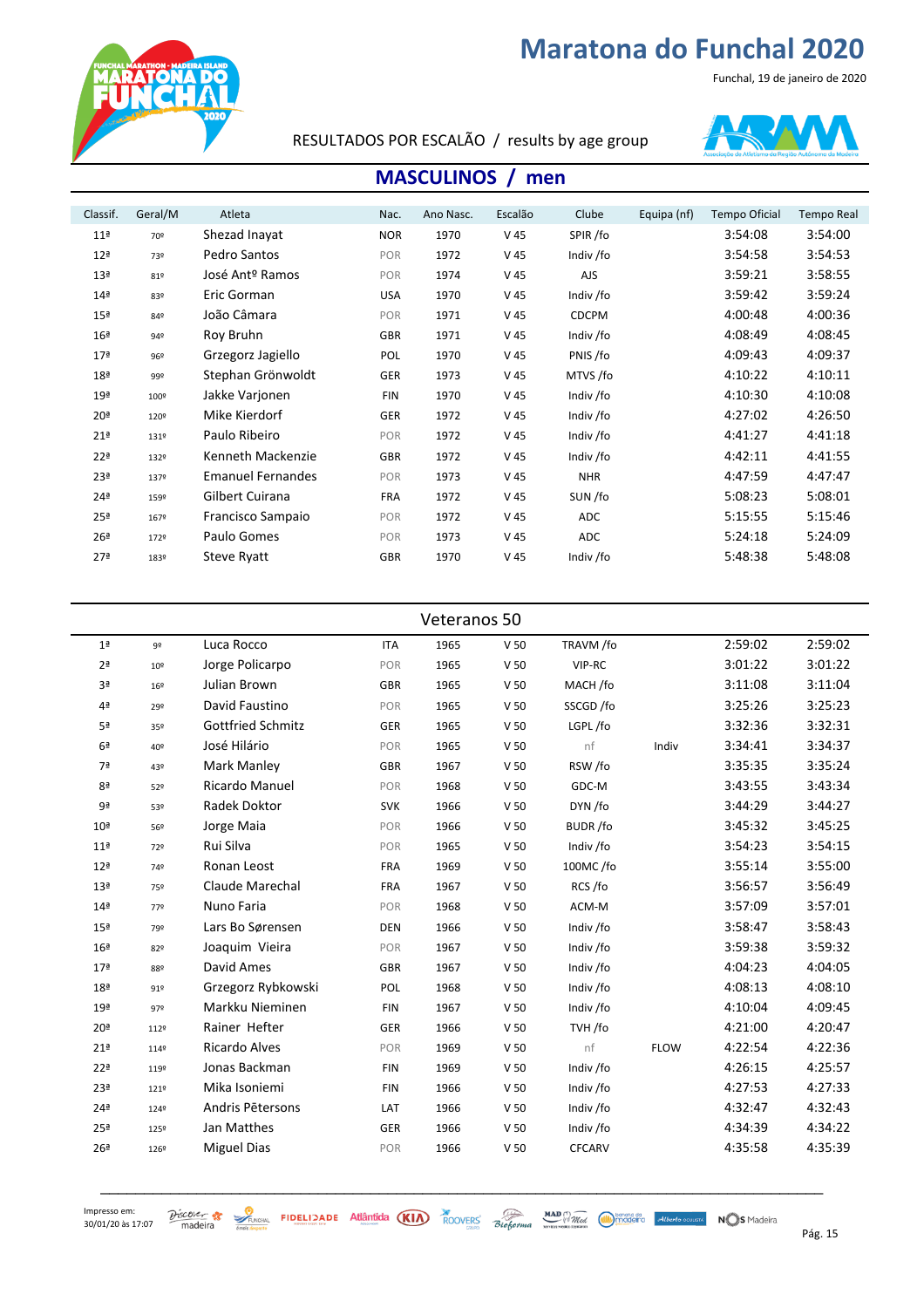Funchal, 19 de janeiro de 2020



#### RESULTADOS POR ESCALÃO / results by age group



#### **MASCULINOS** / men

| Classif.        | Geral/M | Atleta             | Nac.       | Ano Nasc. | Escalão         | Clube     | Equipa (nf) | <b>Tempo Oficial</b> | Tempo Real |
|-----------------|---------|--------------------|------------|-----------|-----------------|-----------|-------------|----------------------|------------|
|                 |         |                    |            |           |                 |           |             |                      |            |
| 27 <sup>a</sup> | 1389    | José Fernandes     | POR        | 1965      | V <sub>50</sub> | Indiv /fo |             | 4:48:30              | 4:48:18    |
| 28 <sup>a</sup> | 140°    | Pavel Prudil       | <b>CZE</b> | 1966      | V <sub>50</sub> | RTW /fo   |             | 4:48:57              | 4:48:35    |
| 29 <sup>a</sup> | 1429    | Stefan Krall       | <b>GER</b> | 1968      | V <sub>50</sub> | Indiv /fo |             | 4:51:20              | 4:51:03    |
| 30 <sup>a</sup> | 150º    | Simone Ciabattoni  | <b>ITA</b> | 1965      | V <sub>50</sub> | LTF /fo   |             | 4:57:19              | 4:57:04    |
| 31 <sup>a</sup> | 153º    | Thomas Bade        | <b>GER</b> | 1965      | V <sub>50</sub> | Indiv /fo |             | 5:03:28              | 5:03:00    |
| 32 <sup>a</sup> | 1579    | Pascal Wioland     | <b>FRA</b> | 1966      | V <sub>50</sub> | SUN /fo   |             | 5:08:22              | 5:08:08    |
| 33 <sup>a</sup> | 163º    | Eusébio André      | POR        | 1966      | V <sub>50</sub> | CNF-SÉ    |             | 5:12:40              | 5:12:32    |
| 34 <sup>a</sup> | 1749    | Theo Waning        | <b>NED</b> | 1965      | V <sub>50</sub> | Indiv /fo |             | 5:25:36              | 5:25:21    |
| 35 <sup>a</sup> | 1759    | Marc Pepin         | SUI        | 1967      | V <sub>50</sub> | Indiv /fo |             | 5:25:55              | 5:25:54    |
| 36 <sup>a</sup> | 1769    | Gianfranco Pascali | <b>ITA</b> | 1969      | V <sub>50</sub> | TRAVM /fo |             | 5:31:54              | 5:31:45    |
| 37 <sup>a</sup> | 1779    | Egídio Carreira    | POR        | 1965      | V <sub>50</sub> | nf        | Indiv       | 5:34:50              | 5:34:29    |
|                 |         |                    |            |           |                 |           |             |                      |            |

|                 | Veteranos 55 |                        |            |      |                 |             |         |         |  |  |  |
|-----------------|--------------|------------------------|------------|------|-----------------|-------------|---------|---------|--|--|--|
| 1 <sup>a</sup>  | 15º          | Jorge Fontes           | POR        | 1961 | V <sub>55</sub> | BAC/fo      | 3:09:54 | 3:09:51 |  |  |  |
| 2 <sup>a</sup>  | 31º          | João Manuel Sousa      | POR        | 1962 | V <sub>55</sub> | <b>CDES</b> | 3:26:31 | 3:26:29 |  |  |  |
| 3 <sup>a</sup>  | 36º          | <b>Rainers Meiers</b>  | LAT        | 1961 | V <sub>55</sub> | MARK/fo     | 3:33:03 | 3:32:59 |  |  |  |
| 4ª              | 449          | Harald Lixenfeld       | <b>GER</b> | 1964 | V <sub>55</sub> | THG /fo     | 3:35:35 | 3:35:25 |  |  |  |
| 5ª              | 58º          | Neil Anderson          | <b>GBR</b> | 1963 | V <sub>55</sub> | LAC/fo      | 3:47:25 | 3:47:13 |  |  |  |
| 6 <sup>a</sup>  | 60º          | Svein-Rune Johannessen | <b>NOR</b> | 1960 | V <sub>55</sub> | AFIK /fo    | 3:48:12 | 3:48:04 |  |  |  |
| 7ª              | 61º          | Eleutério Luís         | POR        | 1960 | V <sub>55</sub> | VIP-RC      | 3:48:18 | 3:48:16 |  |  |  |
| 8 <sup>a</sup>  | 76º          | Dragan Janković        | CRO        | 1961 | V <sub>55</sub> | AKSZ/fo     | 3:57:01 | 3:56:48 |  |  |  |
| 9ª              | 85º          | <b>Robert Harris</b>   | <b>GBR</b> | 1960 | V <sub>55</sub> | Indiv /fo   | 4:01:34 | 4:01:30 |  |  |  |
| 10 <sup>a</sup> | 89º          | Shane Cliffe           | GBR        | 1964 | V <sub>55</sub> | Indiv /fo   | 4:05:01 | 4:04:50 |  |  |  |
| 11 <sup>a</sup> | 92º          | <b>Winfried Stoll</b>  | <b>GER</b> | 1964 | V <sub>55</sub> | 100MC/fo    | 4:08:44 | 4:08:33 |  |  |  |
| 12 <sup>a</sup> | 1049         | João M.F. Ornelas      | POR        | 1960 | V <sub>55</sub> | <b>GRCC</b> | 4:15:44 | 4:15:41 |  |  |  |
| 13 <sup>a</sup> | 1069         | Thierry Jouanin        | <b>FRA</b> | 1962 | V <sub>55</sub> | Indiv /fo   | 4:16:30 | 4:16:22 |  |  |  |
| 14 <sup>a</sup> | 109º         | Wolfgang Rohwedder     | <b>GER</b> | 1962 | V 55            | 100MC/fo    | 4:19:38 | 4:19:13 |  |  |  |
| 15 <sup>a</sup> | 1239         | Paulo J. Gonçalves     | POR        | 1962 | V <sub>55</sub> | GDC-M       | 4:29:54 | 4:29:39 |  |  |  |
| 16 <sup>a</sup> | 129º         | <b>Hubert Gutbrod</b>  | <b>GER</b> | 1961 | V <sub>55</sub> | SCHS /fo    | 4:37:40 | 4:37:18 |  |  |  |
| 17 <sup>a</sup> | 1349         | Kristian Lampo         | <b>FIN</b> | 1963 | V <sub>55</sub> | VASF/fo     | 4:43:43 | 4:43:26 |  |  |  |
| 18 <sup>a</sup> | 143º         | <b>Victor Amaral</b>   | <b>FRA</b> | 1961 | V <sub>55</sub> | Indiv /fo   | 4:53:55 | 4:53:36 |  |  |  |
| 19ª             | 162º         | Alvaro Perez De Armas  | <b>ESP</b> | 1964 | V <sub>55</sub> | 30MANO /fo  | 5:10:27 | 5:10:10 |  |  |  |
| 20 <sup>a</sup> | 1649         | Adam Adamski           | POL        | 1961 | V <sub>55</sub> | BGB/fo      | 5:13:26 | 5:13:12 |  |  |  |
| 21 <sup>a</sup> | 165º         | Haroldinio Abauna      | <b>NED</b> | 1962 | V <sub>55</sub> | Indiv /fo   | 5:14:08 | 5:14:04 |  |  |  |
| 22 <sup>a</sup> | 169º         | <b>Ed Sistermans</b>   | <b>NED</b> | 1961 | V <sub>55</sub> | Indiv /fo   | 5:20:30 | 5:19:51 |  |  |  |
|                 |              |                        |            |      |                 |             |         |         |  |  |  |

| Veteranos 60   |                 |                    |            |      |                 |             |         |         |  |  |
|----------------|-----------------|--------------------|------------|------|-----------------|-------------|---------|---------|--|--|
| 1 <sup>a</sup> | 21°             | João Theoto Junior | <b>BRA</b> | 1959 | V <sub>60</sub> | Indiv /fo   | 3:14:44 | 3:14:39 |  |  |
| 2 <sup>a</sup> | 30 <sup>o</sup> | Jos Lempers        | <b>NED</b> | 1957 | V <sub>60</sub> | STBL/fo     | 3:26:08 | 3:26:05 |  |  |
| 3ª             | 42º             | António Neto       | POR        | 1956 | V <sub>60</sub> | Indiv /fo   | 3:35:34 | 3:35:34 |  |  |
| 4 <sup>a</sup> | 48º             | Kevin Mowat        | <b>GBR</b> | 1957 | V <sub>60</sub> | Indiv /fo   | 3:42:24 | 3:41:59 |  |  |
| 5ª             | 55º             | Luís Sousa Pires   | POR        | 1956 | V <sub>60</sub> | Indiv /fo   | 3:45:31 | 3:45:24 |  |  |
| 6 <sup>a</sup> | 62°             | Guenter Buetepage  | <b>GER</b> | 1956 | V <sub>60</sub> | LAUF /fo    | 3:50:12 | 3:49:58 |  |  |
| 7ª             | 649             | Donald Zutterman   | POR        | 1955 | V <sub>60</sub> | <b>CMOF</b> | 3:51:00 | 3:51:00 |  |  |